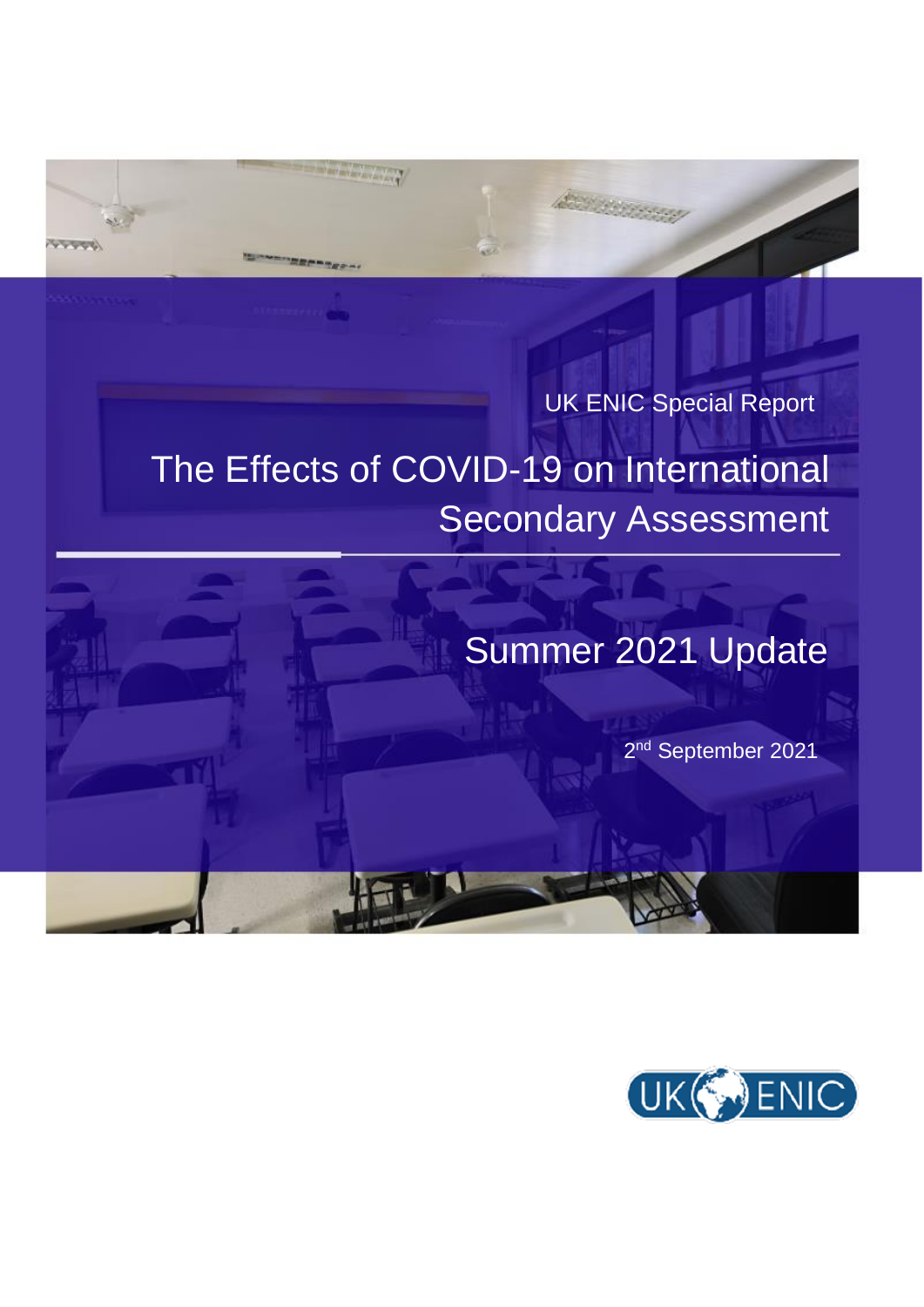# <span id="page-1-0"></span>Foreword

Since March 2020, UK ENIC has been tracking the impact of the COVID-19 pandemic on education globally. At the peak, educational institutions were closed in 169 countries, affecting 84% of total enrolled learners worldwide<sup>1</sup>. Throughout 2020, national examinations for over 30 upper secondary qualifications were cancelled, and assessments for many others postponed or adapted. This year, school closures have continued to affect learners across the world as countries have responded to increases in cases and the emergence of new variants of the virus. National school closures were in place in 40 countries during the first six months of the year. In some cases, the ongoing disruption has led to changes to school examinations and assessment for a second time.

We continue to provide a summary of ongoing changes to education delivery and announcements regarding national examinations on our blog, *[Charting the impact of COVID-](https://ecctisblog.com/2020/08/19/charting-the-impact-of-covid-19-on-uk-admissions-and-recruitment/)[19 on UK admissions and recruitment](https://ecctisblog.com/2020/08/19/charting-the-impact-of-covid-19-on-uk-admissions-and-recruitment/)*.It provides updates for over 90 countries and remains an essential resource for those working in international education.

This report brings together the information compiled for the blog on examinations which were due to be held between March and June 2021, but were affected by the pandemic. It provides a useful overview of the changes and more in-depth information on the alternative modes of assessment put in place where examinations were cancelled.

By publishing this update, UK ENIC aims to support both the work of those involved in international student recruitment and admissions, and fair recognition of qualifications awarded during this period of disrupted learning.

**Paul Norris** Head of UK ENIC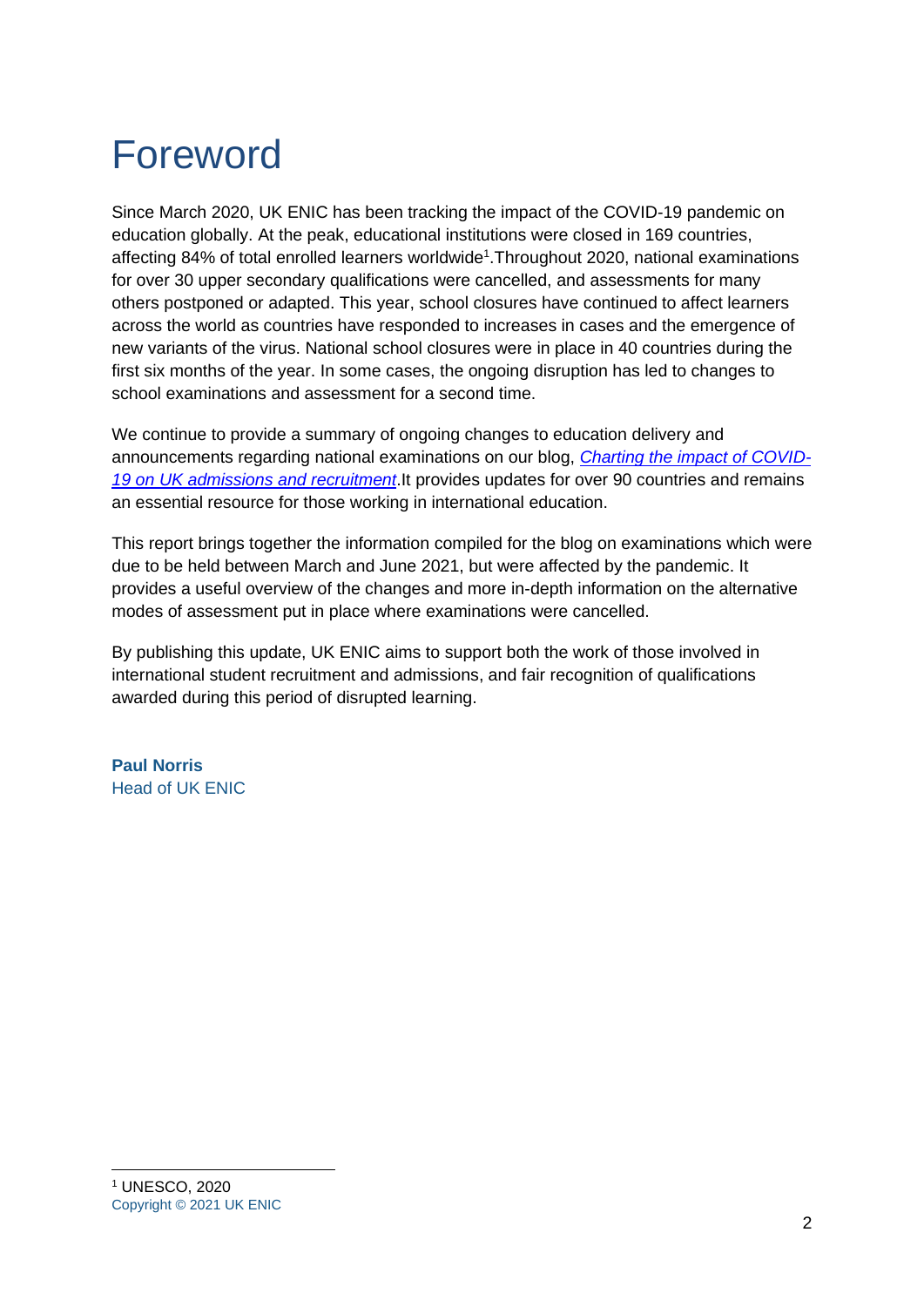### **Contents**

| 1. |                                                                           |  |
|----|---------------------------------------------------------------------------|--|
| 2. |                                                                           |  |
| 3. |                                                                           |  |
|    |                                                                           |  |
|    |                                                                           |  |
|    |                                                                           |  |
|    |                                                                           |  |
|    |                                                                           |  |
|    | United Kingdom - Scottish Highers and Advanced Highers and National 5  25 |  |
|    |                                                                           |  |
|    |                                                                           |  |
|    |                                                                           |  |
| 4. |                                                                           |  |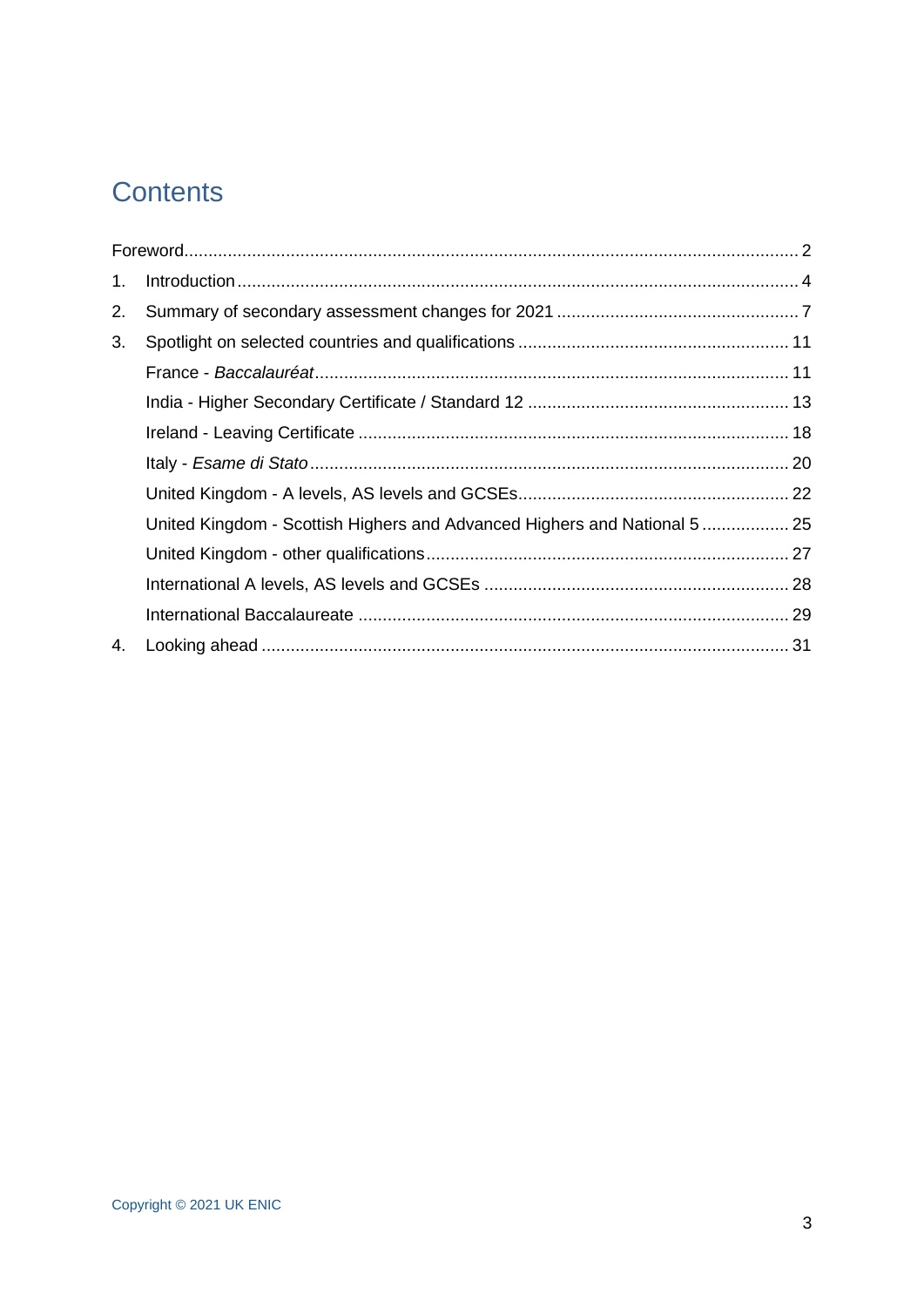## <span id="page-3-0"></span>1. Introduction

Since schools were first closed in Hubei province in China in January 2020, the COVID-19 pandemic has had a significant impact on education at all levels across the world. At the peak of the disruption in 2020, schools were closed on a national level in the majority of countries.

Over one year later, education in most countries has not yet returned to the situation before the pandemic. Many schools and universities continue to offer online or blended learning; additional hygiene measures, regular testing, limited class sizes, reduced face-to-face teaching hours and localised school closures remain features of everyday life in educational institutions globally. Students have experienced a second academic year of disruption and uncertainty.

### **Disrupted learning**

In the first six months of 2021, the number of countries with schools closed on a national level was lower than in 2020. In response to concerns about learning loss and the wider impact of school closures, many countries began to adopt a more localised approach towards the end of 2020. Schools were only closed in areas where there were particularly high numbers of cases, rather than nationwide. Despite this, there were national closures in place in up to 40 countries in the first few months of the year.



### **Figure 1: Number of countries with national closures January – June 2021**

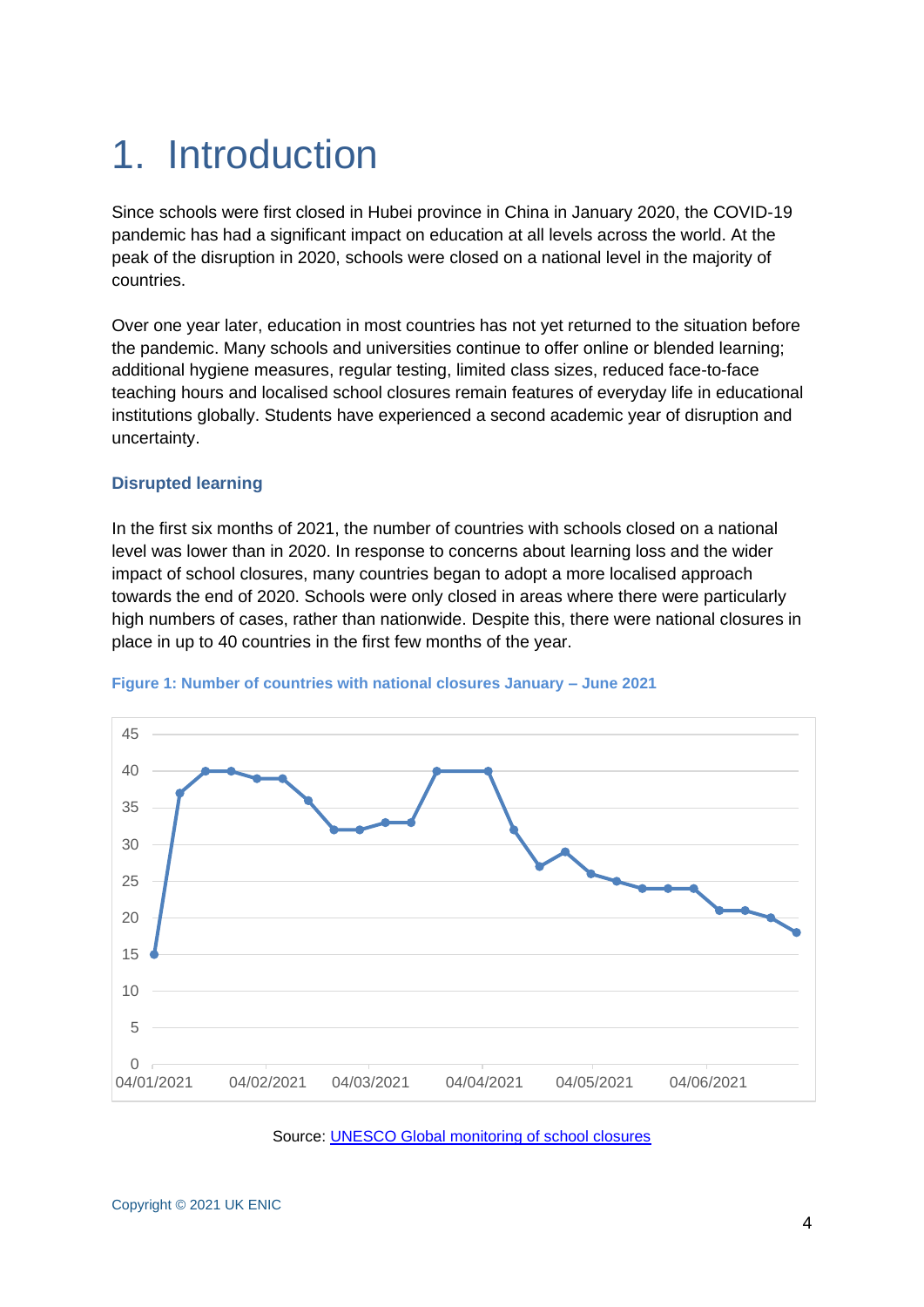### **Changes to exams and assessment**

As might be expected, there have been fewer cancellations and postponements to national exams in 2021 than in 2020. Last year, exams scheduled between April and June were particularly badly affected, as many countries introduced national lockdowns and school closures in March 2020, only a short time before the exams were due to take place. This year, although disruption has continued, governments and awarding bodies had more time to put procedures, processes and contingency plans in place. Since the start of the pandemic, additional hygiene measures, vaccination programmes and testing have enabled many activities to go ahead that were not possible in the early months of the response in 2020. A combination of these factors meant that more exams went ahead this year.

However, students sitting exams in 2021 experienced disruption and learning loss over an extended period of time. According to [UNESCO data,](https://en.unesco.org/covid19/educationresponse) by July 2021, there were six countries where schools had been closed on a national level for over 50 weeks in total: Panama, Mexico, Myanmar, Kuwait, Bangladesh and Saudi Arabia. Students in many other countries had also experienced prolonged disruption to their studies over the period of more than a year.

Many countries made some changes to the syllabus or scope of the exams to mitigate for this so students would not be disadvantaged. For example, the Federal Board of Intermediate and Secondary Education (FBISE) in Pakistan reduced the syllabus for the Higher Secondary Certificate and the Ministry of Education in Luxembourg reduced the content covered in final exams by 15%. Assessment for the Hong Kong Diploma of Secondary Education (HKDSE) was streamlined. For some subjects, school-based assessment was cancelled, and the duration and number of questions required for some exams was reduced.

In some cases, the timing of exams was changed to allow for more preparation time. HKDSE exams were pushed back by around a month; the West African Senior Secondary Certificate Examination (WASSCE) was delayed until August. An increase in the infection rate led to A level exams in Sri Lanka being postponed from August until October.

In a small number of countries, the decision was taken to cancel exams and use an alternative means of assessment. Among these countries were the UK and India. Other countries, such as France and Italy, opted to reduce the number of exams. In France, some subjects were assessed through continuous assessment rather than a final written exam. In Italy, students were only required to take an oral exam; all written exams were cancelled for a second year.

### **Impact of changes to assessment**

Changing the way a qualification is assessed can affect students' results and grading. For example, replacing exams with continuous or teacher assessment typically results in higher grades for students. The differences between how grades were determined during the pandemic and in previous years have resulted in significant changes to grade distributions for some qualifications, meaning that it is difficult to make meaningful comparisons about student attainment.

Copyright © 2021 UK ENIC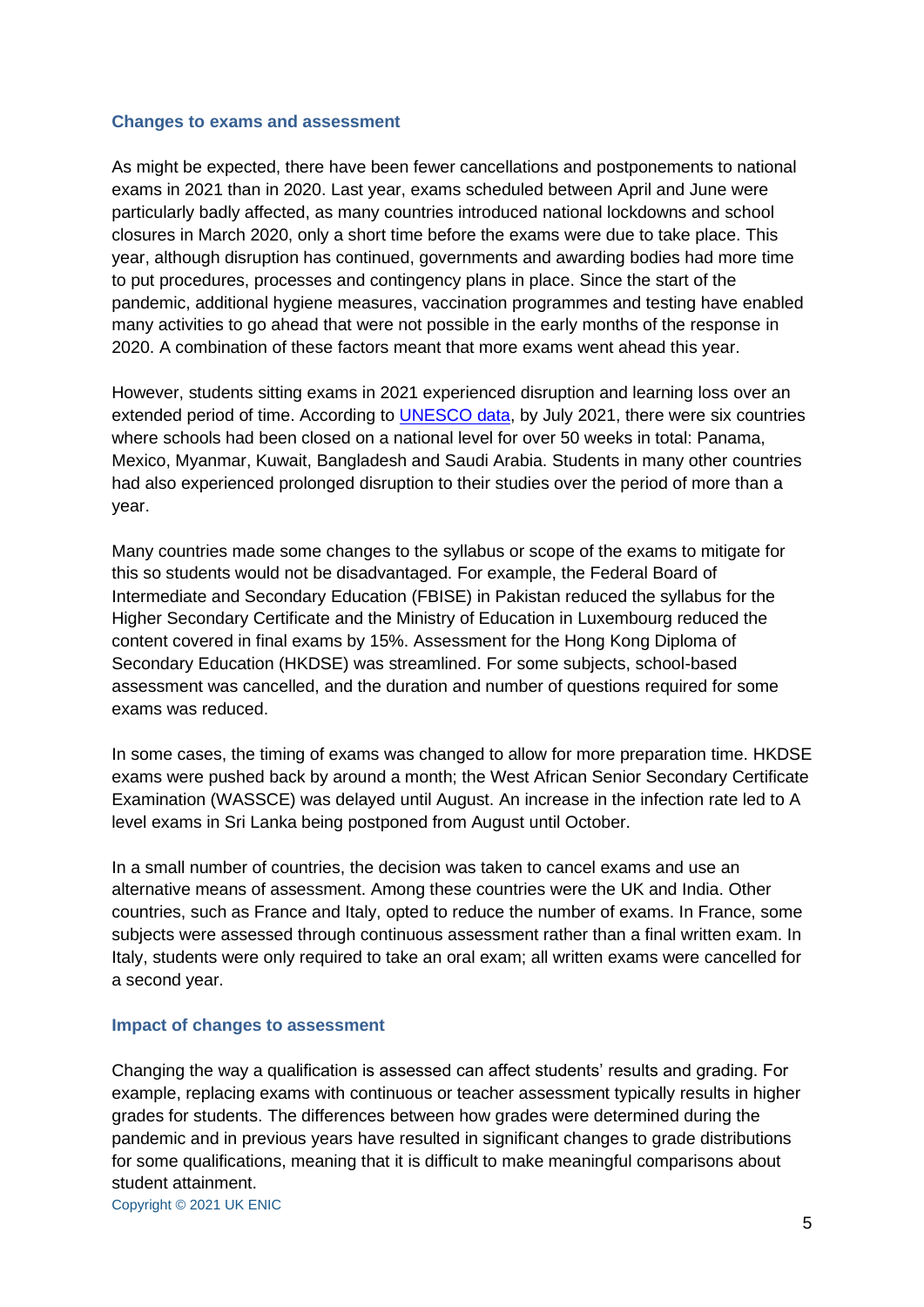In 2020, where external examinations were cancelled and replaced by teacher assessment, or final grades were based solely on internal assessment, pass rates were higher and a larger proportion of students achieved top grades compared to previous years. This outcome was seen for a number of qualifications, for which final exams were cancelled, including UK A levels, Scottish Highers, the Irish Leaving Certificate and the French *Baccalauréat*. More top grades were also awarded for the Italian *Esame di Stato*, where increased weighting was given continuous assessment, in place of final written exams. Assessment for all these qualifications was adapted for a second time this year, with exams cancelled or reduced. With the exception of the Leaving Certificate, 2021 results have now been released and show a continuation of the trends which emerged last year. Pass rates remained higher than before the pandemic and were generally similar to 2020. The proportion of top grades awarded were also in line with 2020, and in some cases, increased further.

Similarly, results for many national and state boards in India indicate that the pass rate for Standard 12 has increased this year compared to previous years. The majority of Standard 12 exams were cancelled in July, due to an increase in infections following the emergence of the delta variant. Grades were based on a combination of teacher assessment and past exam performance.

### **Tracking the latest developments**

Since early 2020, UK ENIC has been tracking school closures and monitoring the impact on exams and assessment on our blog: [Charting the impact of COVID-19 on UK admissions](https://ecctisblog.com/2020/08/19/charting-the-impact-of-covid-19-on-uk-admissions-and-recruitment/)  [and recruitment.](https://ecctisblog.com/2020/08/19/charting-the-impact-of-covid-19-on-uk-admissions-and-recruitment/)

In May 2020, we released a briefing paper, [The Effects of COVID-19 on International](https://www.ecctis.com/Documents/COVID/The%20Effects%20of%20COVID-19%20on%20International%20Secondary%20Assessment%20-%20UK%20NARIC.pdf)  [Secondary Assessment,](https://www.ecctis.com/Documents/COVID/The%20Effects%20of%20COVID-19%20on%20International%20Secondary%20Assessment%20-%20UK%20NARIC.pdf) which looked at global approaches to assessment at upper secondary level during the early months of the response to the pandemic.

Early in 2021, we published [COVID-19: Guide to International Secondary Assessment in](https://www.ecctis.com/Documents/COVID/COVID-19%20Guide%20to%20International%20Secondary%20Assessment%20in%202020_18.03.2021.pdf)  [2020,](https://www.ecctis.com/Documents/COVID/COVID-19%20Guide%20to%20International%20Secondary%20Assessment%20in%202020_18.03.2021.pdf) which provided an overview of assessment for over 120 qualifications worldwide, analysis of the different approaches adopted globally, and examines the effects on student performance and grading.

This report provides an update to these resources, focussing on the ongoing disruption to assessment in the 2021 summer exam season.

[Section 2](#page-6-0) provides an overview of qualifications for which there were changes to assessment for 2021, including exam cancellations and postponements.

[Section 3](#page-10-0) examines some of the arrangements for some of these qualifications in more detail, focussing on those for which exams were cancelled, or there were other significant changes to the format of assessment.

Copyright © 2021 UK ENIC Section 4 looks ahead to the potential considerations and challenges for assessment at secondary level going forward.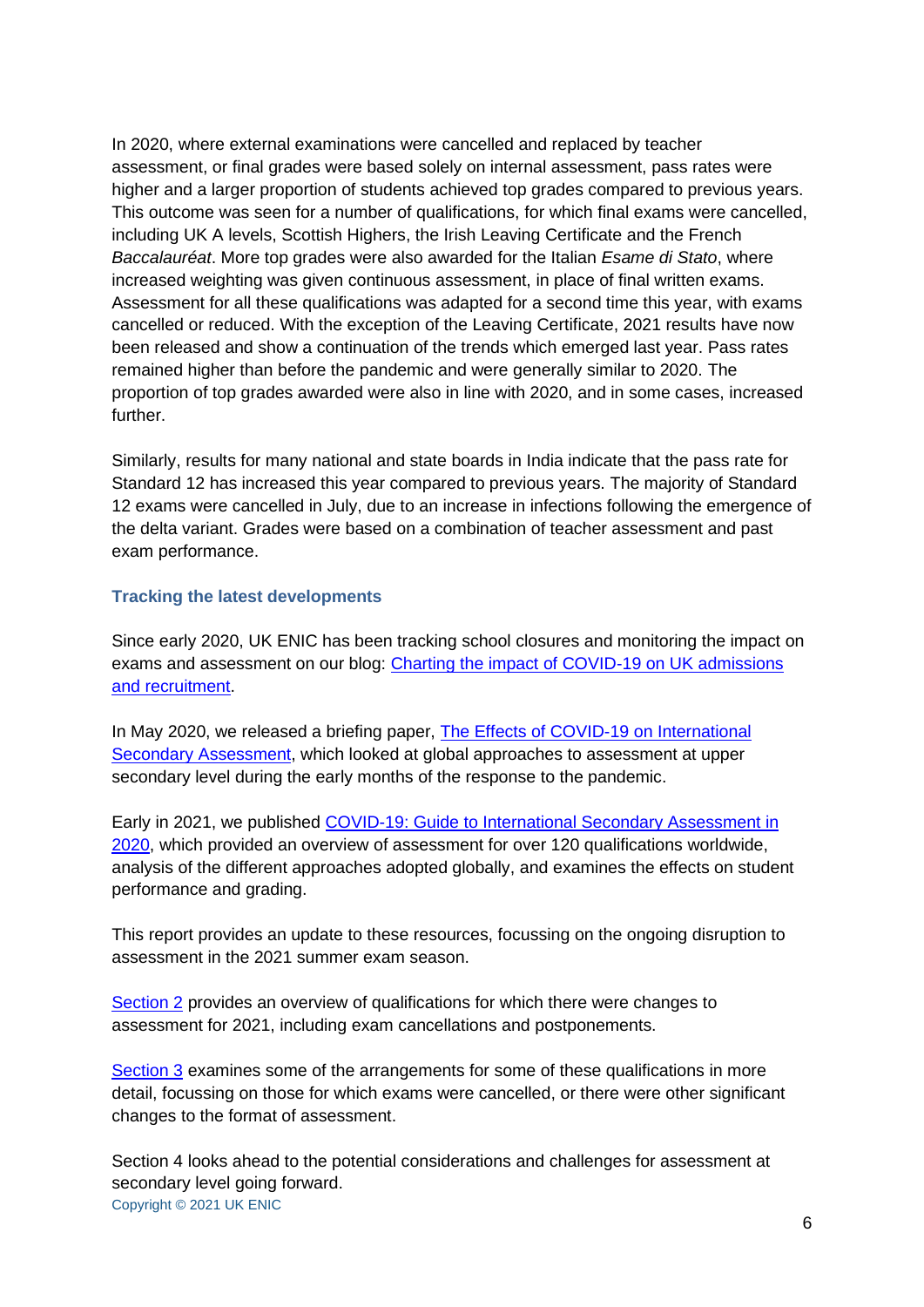## 2. Summary of secondary assessment changes for 2021

### Key:



Exams were postponed or delayed\*

The format of the exams was adapted

Exams were cancelled

**Other** 

\*compared to dates originally announced, or compared to the usual timetable

<span id="page-6-0"></span>

| <b>Country</b>    | <b>Examination</b>                                                                                 | <b>Awarding body</b>                              | <b>Status</b> | <b>Summary of changes for 2021</b>                                                               |
|-------------------|----------------------------------------------------------------------------------------------------|---------------------------------------------------|---------------|--------------------------------------------------------------------------------------------------|
| <b>Bangladesh</b> | <b>Higher School Certificate</b>                                                                   | Boards of intermediate and secondary<br>education |               | Exams have been postponed until November /<br>December.                                          |
| <b>Denmark</b>    | Bevis for Højere<br>Forberedelseseksamen<br>(Higher Preparatory<br><b>Examination Certificate)</b> | Schools                                           |               | The number of exams was reduced.                                                                 |
| <b>France</b>     | Baccalauréat general /<br>technologique /<br>professionel                                          | Ministère de l'Éducation nationale                | Ð             | Students only took an oral exam and a written<br>exam in philosophy; other exams were cancelled. |
| Gambia            | <b>West African Senior</b><br>School Certificate<br>Examination                                    | West African Examinations Council (WAEC)          |               | Exams have been postponed until August /<br>September.                                           |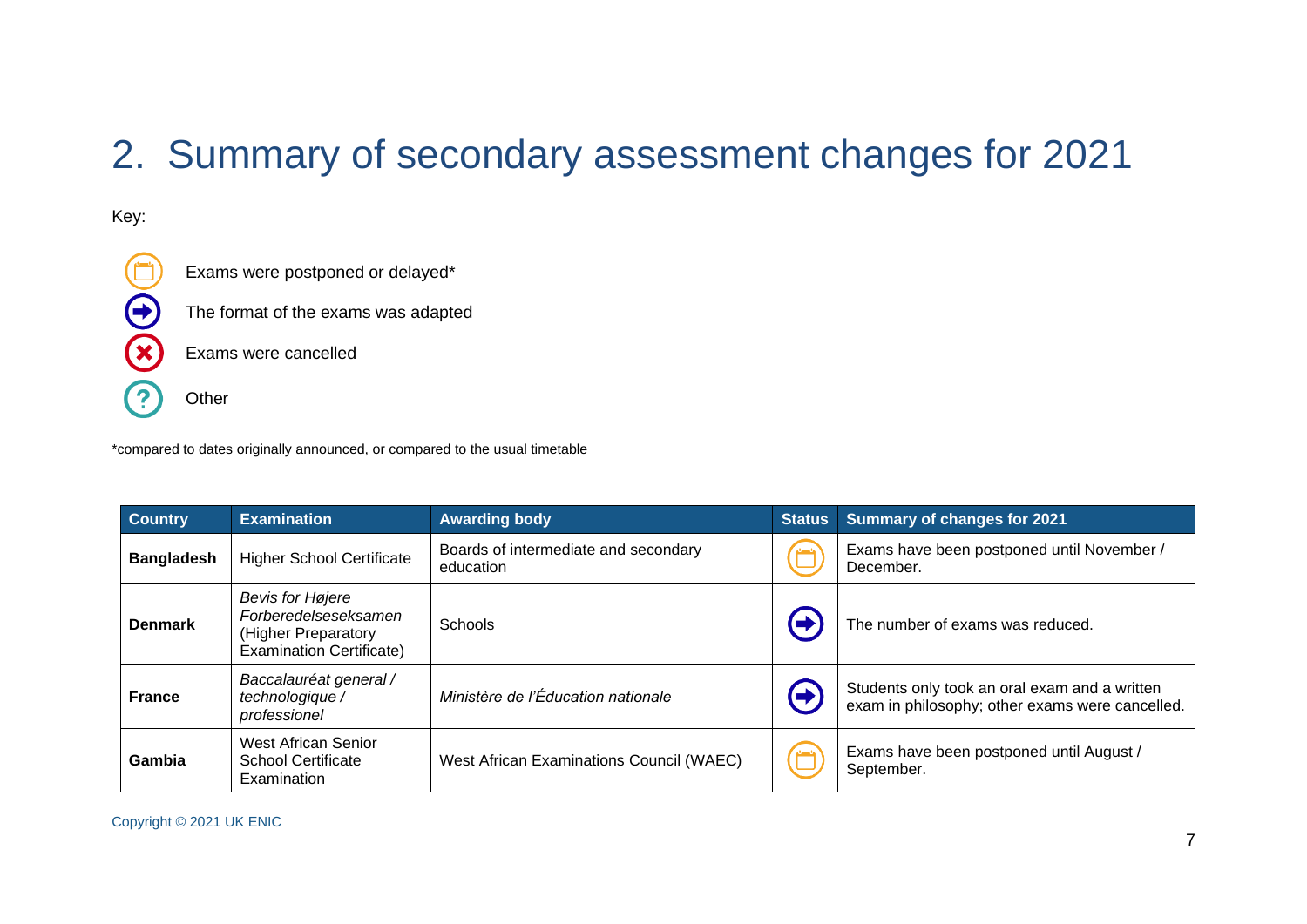| Ghana                                                                                                                                                                         | <b>West African Senior</b><br><b>School Certificate</b><br>West African Examinations Council (WAEC)<br>Examination |                                                                         |                                                                               | Exams have been postponed until August /<br>September.                                                                                        |
|-------------------------------------------------------------------------------------------------------------------------------------------------------------------------------|--------------------------------------------------------------------------------------------------------------------|-------------------------------------------------------------------------|-------------------------------------------------------------------------------|-----------------------------------------------------------------------------------------------------------------------------------------------|
| Hong Kong Diploma of<br>Hong Kong Examinations and Assessment<br>Secondary Education<br><b>Hong Kong</b><br>Authority (HKEAA)<br>(HKDSE)                                      |                                                                                                                    | 8                                                                       | Assessment was streamlined. Exams were held<br>in April.                      |                                                                                                                                               |
|                                                                                                                                                                               | All India Senior School<br>Certificate Examination /<br>Delhi Senior School<br><b>Certificate Examination</b>      | Central Board of Secondary Education (CBSE)                             | $\mathbf{x}$                                                                  | Exams were cancelled.                                                                                                                         |
| India                                                                                                                                                                         | Indian School Certificate                                                                                          | Council for the Indian School Certificate<br>Examinations (CISCE)       | $\boldsymbol{\mathcal{X}}$                                                    | Exams were cancelled.                                                                                                                         |
|                                                                                                                                                                               | Senior Secondary School<br>Examination                                                                             | National Institute of Open Schooling (NIOS)                             | $\boldsymbol{\mathcal{X}}$                                                    | Exams were cancelled.                                                                                                                         |
|                                                                                                                                                                               | <b>Higher Secondary</b><br>Certificate / Standard 12                                                               | State boards                                                            | 83                                                                            | Most boards cancelled exams.                                                                                                                  |
| <b>Ireland</b>                                                                                                                                                                | Leaving Certificate                                                                                                | <b>State Examinations Commission</b>                                    | 2                                                                             | Exams went ahead but students could choose<br>whether to sit them or receive grades accredited<br>by the State Examinations Commission (SEC). |
| <b>Italy</b>                                                                                                                                                                  | Ministero dell'Istruzione, dell'Università e della<br>Esame di Stato<br>Ricerca                                    |                                                                         | $\left( \rightarrow \right)$                                                  | Written exams were cancelled. Grades are based<br>on oral exam and performance across the three<br>years of upper secondary.                  |
| Atestāts par vispārējo<br>vidējo izglītību (Certificate<br>Valsts Izglītības Satura Centrs (National<br>Latvia<br>of General Secondary<br>Centre for Education)<br>Education) |                                                                                                                    | Ð                                                                       | The format of the exams was adapted so there<br>was no mandatory fourth exam. |                                                                                                                                               |
| Liberia                                                                                                                                                                       | <b>West African Senior</b><br><b>School Certificate</b><br>West African Examinations Council (WAEC)<br>Examination |                                                                         |                                                                               | Exams have been postponed until August /<br>September.                                                                                        |
| Luxembourg                                                                                                                                                                    | Diplôme de fin d'études<br>secondaires                                                                             | Ministère de l'Éducation nationale et de la<br>Formation professionelle |                                                                               | Content was reduced by 15%.                                                                                                                   |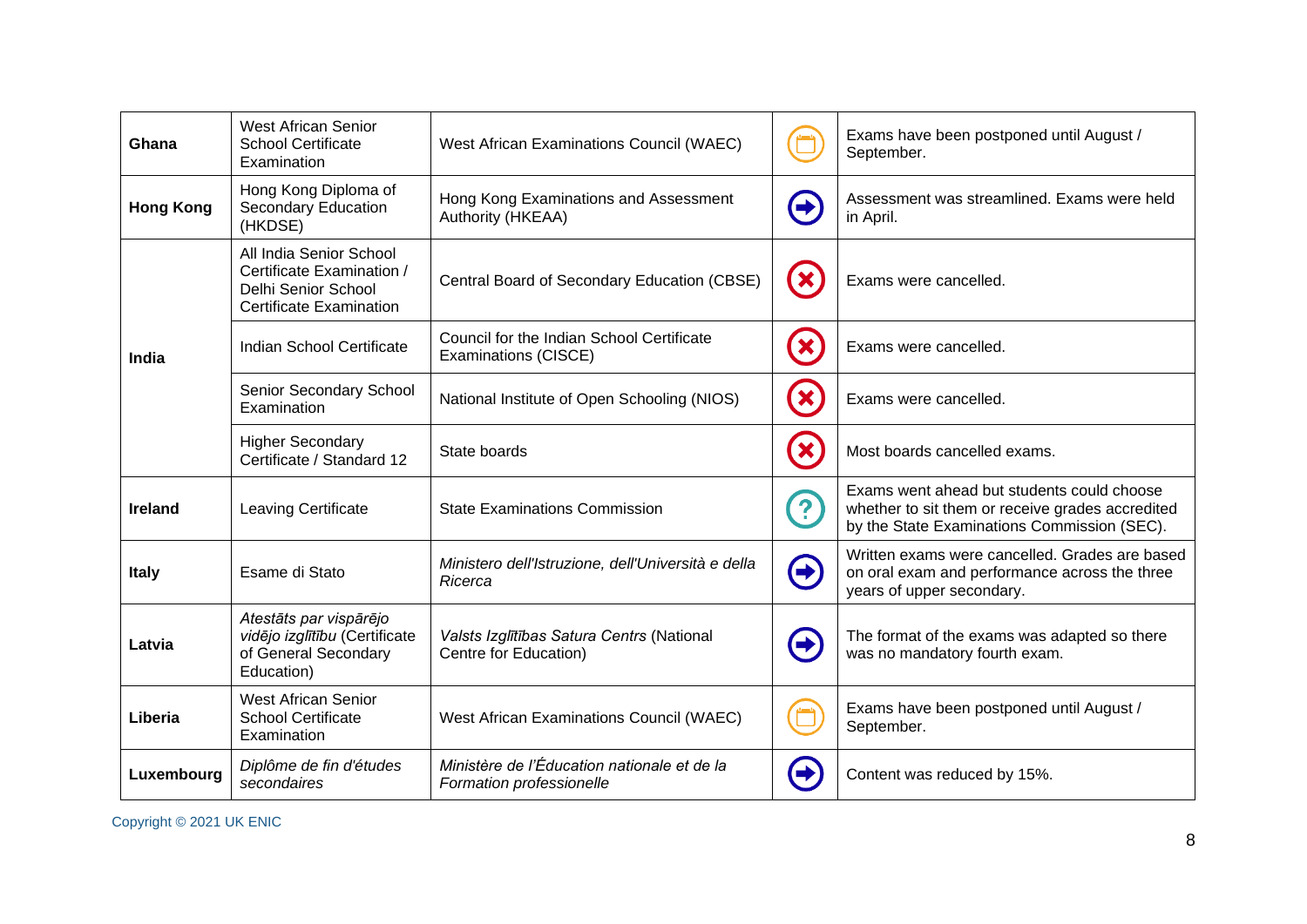| <b>Nepal</b>                     | <b>School Leaving Certificate</b><br>Examination                                               | <b>National Examinations Board</b>                                                                                               |                            | Exams have been postponed until further notice.                                                                    |
|----------------------------------|------------------------------------------------------------------------------------------------|----------------------------------------------------------------------------------------------------------------------------------|----------------------------|--------------------------------------------------------------------------------------------------------------------|
| Nigeria                          | <b>West African Senior</b><br><b>School Certificate</b><br>Examination                         | West African Examinations Council (WAEC)                                                                                         |                            | Exams have been postponed until August /<br>September.                                                             |
| <b>North</b><br><b>Macedonia</b> | Диплома за положен<br>завршен испит<br>(Secondary School<br>Leaving Diploma)                   | National Examinations Centre                                                                                                     | Ð                          | The format of the exams was adapted so there<br>were two external exams, two internal exams and<br>a project task. |
| <b>Norway</b>                    | Vitnemål for videregående<br>opplæring (Leaving<br>Certificate from Upper<br>Secondary School) | Utdanningsdirektoratet (Norwegian Directorate<br>for Education and Training)                                                     | $\boldsymbol{\mathcal{X}}$ | Written exams were cancelled.                                                                                      |
| <b>Pakistan</b>                  | Intermediate / Higher<br>Secondary School<br>Certificate                                       | Boards of intermediate and secondary<br>education                                                                                | 5                          | Exams were postponed until July and the<br>syllabus was reduced.                                                   |
| <b>Poland</b>                    | Świadectwo Dojrzałości<br>(Certificate of Maturity)                                            | Central Examination Board / regional<br>examination boards                                                                       | C                          | Students sat written exams only; oral exams<br>were cancelled.                                                     |
| Portugal                         | Diploma Nível Secundário<br>de Educação / Certificado<br>Nível Secundário de<br>Educação       | Ministério da Educação                                                                                                           | $\rightarrow$              | Exams were only taken by those intending to go<br>on to higher education.                                          |
| <b>Sierra Leone</b>              | <b>West African Senior</b><br><b>School Certificate</b><br>Examination                         | West African Examinations Council (WAEC)                                                                                         |                            | Exams have been postponed until August /<br>September.                                                             |
| Slovakia                         | Vysvedčenie o maturitnej<br>skúške (Secondary<br>School Leaving<br>Certificate)                | Národný ústav certifikovaných meraní<br>vzdelávania (NÚCEM) (National Institute for<br><b>Certified Educational Assessments)</b> |                            | External exams were cancelled.                                                                                     |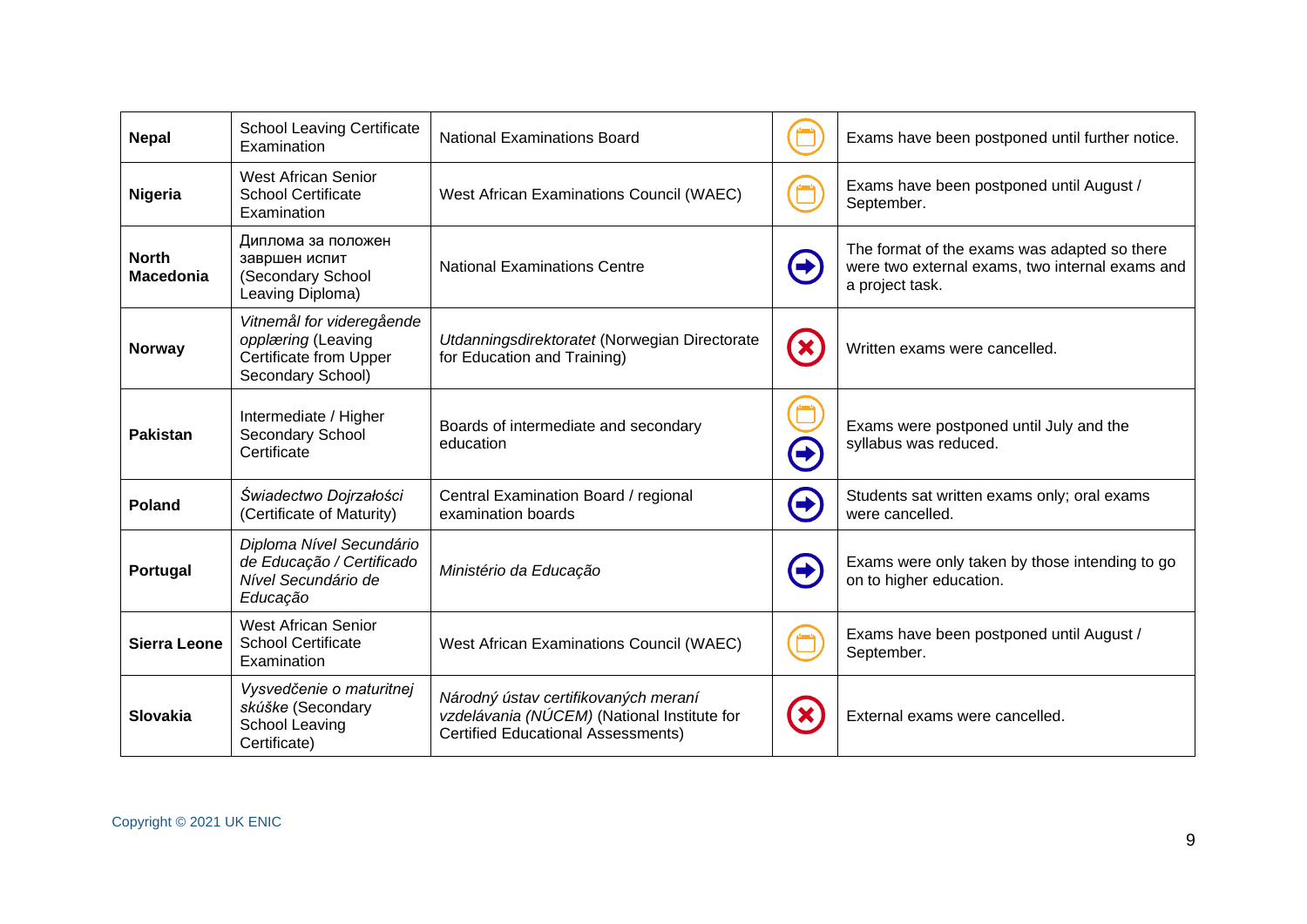| Sri Lanka                                                                                                | Sri Lankan General<br>Certificate of Education<br>(Advanced level)                              | Department of Examinations                                                                                                                  |                                                                                                                                                                                           | Exams have been postponed from August until<br>October.                                                                                                               |
|----------------------------------------------------------------------------------------------------------|-------------------------------------------------------------------------------------------------|---------------------------------------------------------------------------------------------------------------------------------------------|-------------------------------------------------------------------------------------------------------------------------------------------------------------------------------------------|-----------------------------------------------------------------------------------------------------------------------------------------------------------------------|
| <b>United</b>                                                                                            | General Certificate of<br>Education (GCE)<br>Advanced Levels (A<br>levels)                      | AQA; Council for the Curriculum, Examinations<br>and Assessments (CCEA): OCR; Pearson<br>Edexcel; Welsh Joint Education Committee<br>(WJEC) |                                                                                                                                                                                           | Exams were cancelled. Results will be based on<br>grades submitted to exam boards by teachers.                                                                        |
| Kingdom                                                                                                  | Highers / Advanced<br>Highers                                                                   | Scottish Qualifications Authority (SQA)                                                                                                     | $\mathbf{x}$                                                                                                                                                                              | Exams were cancelled. An alternative<br>certification model has been put in place, with<br>results based on grades submitted by schools.                              |
| International<br>International<br>International Baccalaureate Organisation (IBO)<br><b>Baccalaureate</b> |                                                                                                 |                                                                                                                                             | Two assessment routes (an examination route<br>and a non-examination route) were offered,<br>depending on whether schools in different<br>countries were able to administer exams safely. |                                                                                                                                                                       |
| <b>International</b>                                                                                     | International General<br>Certificate of Education<br>(GCE) Advanced Levels<br>(A levels)        | Cambridge Assessment International<br>Education                                                                                             |                                                                                                                                                                                           | Exams went ahead where possible. School-<br>assessed grades were used in countries /<br>regions where government directives meant that<br>exams could not take place. |
| <b>International</b>                                                                                     | International General<br>Certificate of Education<br>(GCE) Advanced Levels<br>(A levels)        | Oxford International AQA Examinations                                                                                                       |                                                                                                                                                                                           | Exams were cancelled and students were<br>awarded teacher-assessed grades.                                                                                            |
| <b>International</b>                                                                                     | <b>International General</b><br>Certificate of Education<br>(GCE) Advanced Levels<br>(A levels) | Pearson                                                                                                                                     |                                                                                                                                                                                           | Exams were cancelled and students were<br>awarded teacher-assessed grades.                                                                                            |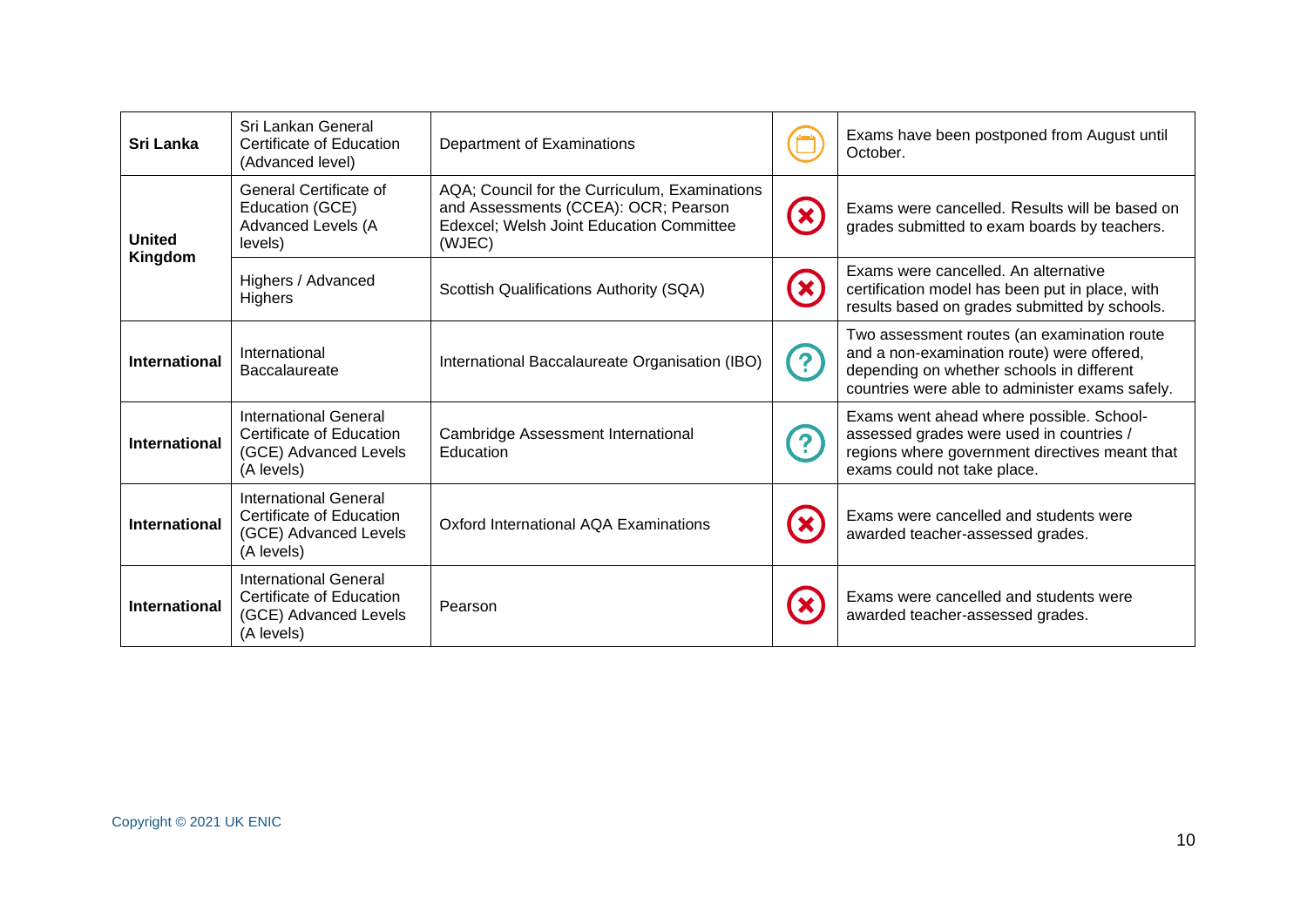# <span id="page-10-0"></span>3. Spotlight on selected countries and qualifications

This section focusses in on the assessment changes in a few select countries, where the examinations have been cancelled or significantly adapted from their typical format and alternative approaches to assessment and calculating grades were used.

### <span id="page-10-1"></span>**France -** *Baccalauréat*

### **The** *Bac* **in brief**

Entry to higher education in France is typically based on the *Diplôme du baccalauréat*, a three-year upper secondary qualification finishing after 12 years of schooling.

The academic stream leads to the title of the *Diplôme du baccalauréat general*. An international option (the *Option internationale du baccalauréat*) is also available, which is mostly followed by students with foreign language proficiency. They will take some subjects through the medium of French, and others through a foreign language. Technical (*Diplôme du baccalauréat technologique)* and professional (*Diplôme du baccalauréat professionnel)* streams of the *Baccalauréat* are also available.

All students achieving a mark of 10/20 in the *Baccalauréat* are able to access university studies.

#### **What was changed for 2021?**

Assessment for the *Baccalauréat* changed this year as part of planned reforms, but was also disrupted by the continued impact of the pandemic. As part of the planned changes, final grades are based on both final exams (60%) and continuous assessment (40%) and students sit fewer exams than in the past.

In a normal year under the new system, students in *terminale* (final year) will sit written exams in philosophy and their two chosen subjects of specialisation and take a final oral exam. Students in *première* (penultimate year) sit an exam in French.

This year, specialisation subjects were assessed through continuous assessment, after the exams, which were originally scheduled to take place in March, were cancelled. The final philosophy exam and oral exam for students in *terminale* went ahead in June. The French exam for students in *première* was also held in June.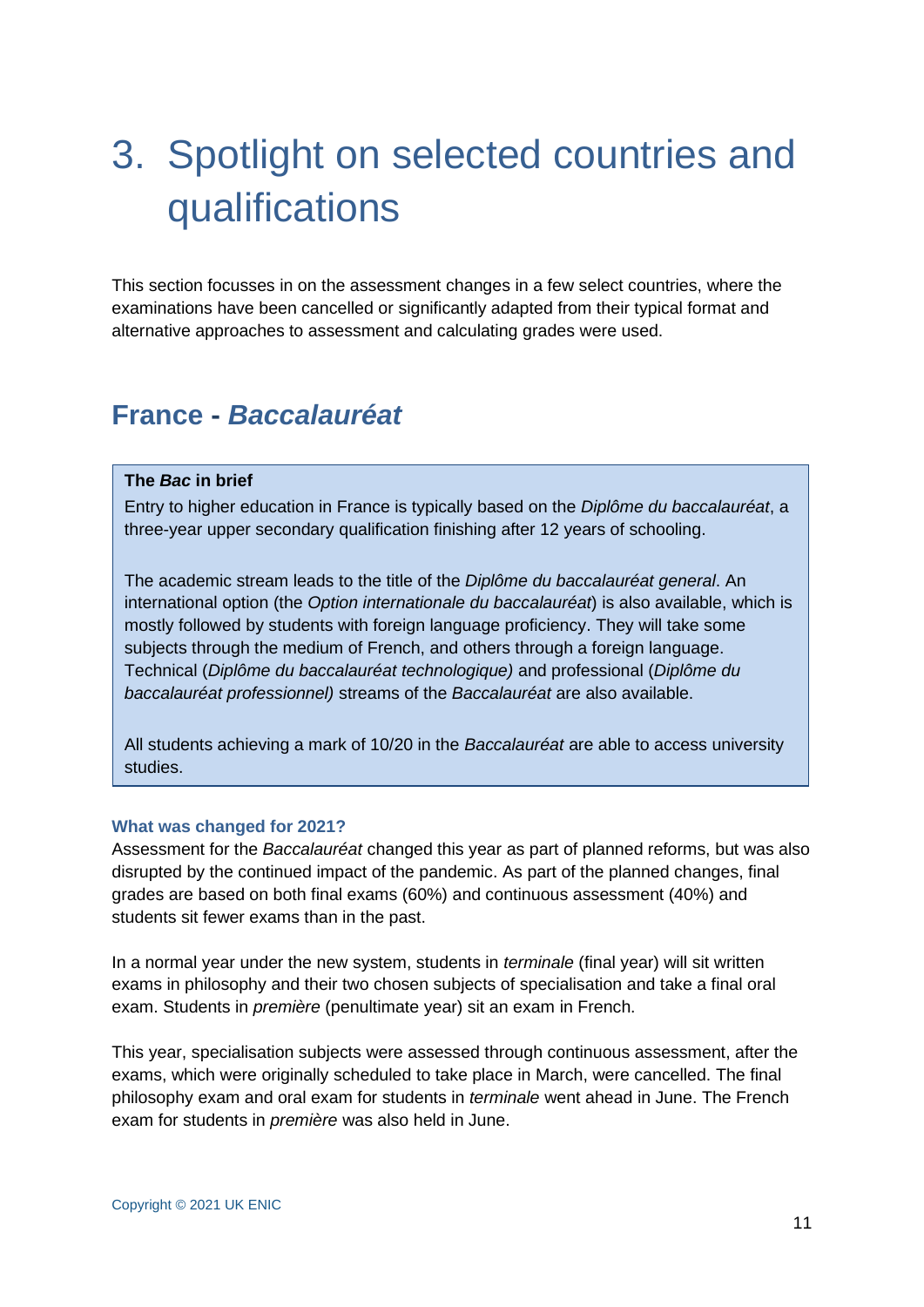### **Is that the same as in 2020?**

This is different to last year. In 2020, all exams were cancelled. Grades were based on continuous assessment throughout the 2019-2020 academic year.

### **Have the changes affected results?**

The overall pass rate in 2021 was 93.8%. This is slightly lower than the 95.7% of candidates who passed in 2020. However, it is higher than all other years prior to that.



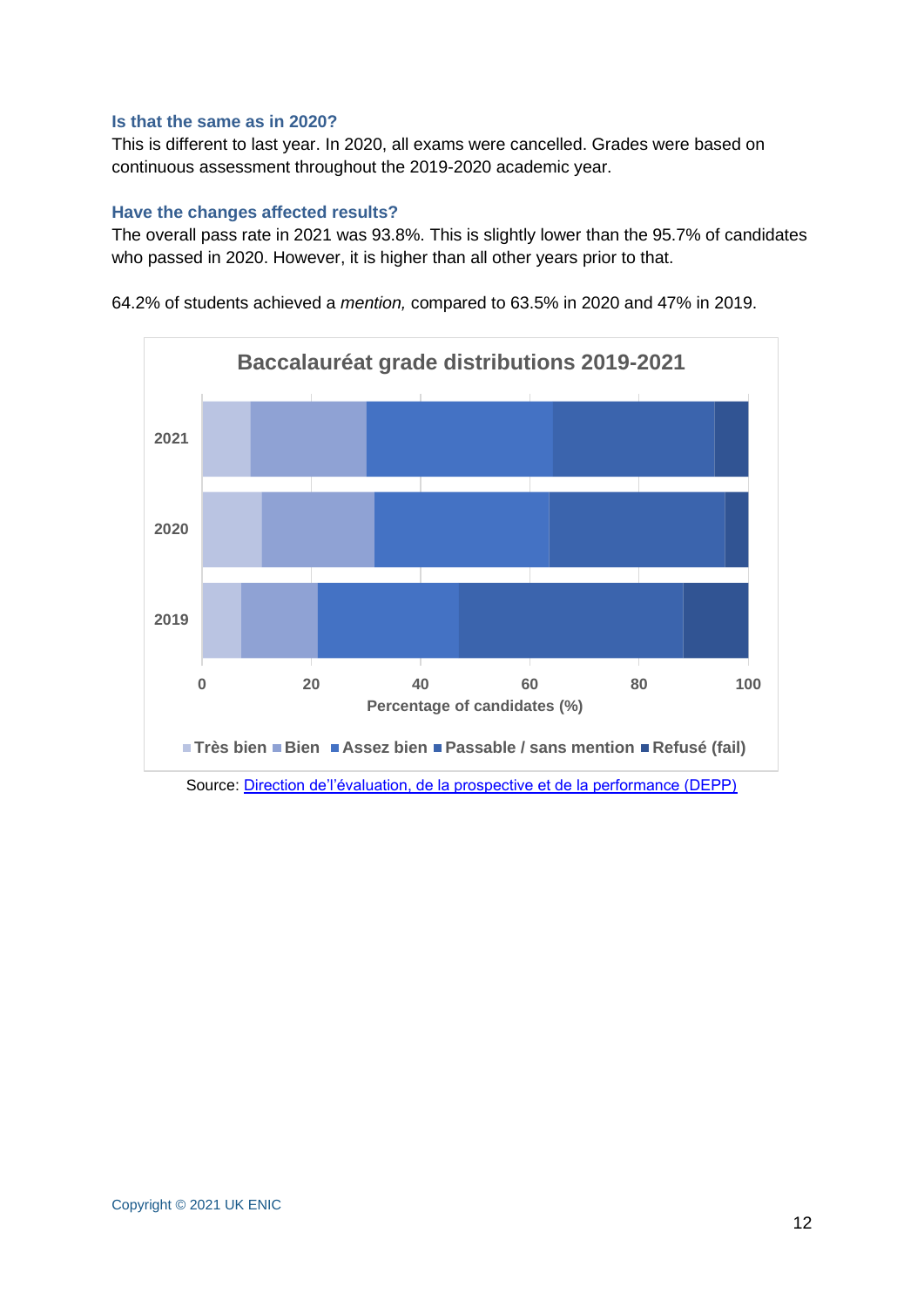### <span id="page-12-0"></span>**India - Higher Secondary Certificate / Standard 12**

### **Standard 12 in brief**

In India, there are two principal exit qualifications in school, one taken on completion of 10 years of schooling (Standard 10), and another on completion of 12 years (Standard 12). Entry to higher education in India is based on the Standard 12.

The titles vary according to the awarding body, which could be a state education board or one of three national boards:

- The Central Board of Secondary Education (CBSE)
- The Council for the Indian School Certificate Examinations (CISCE)
- The National Institute of Open Schooling (NIOS).

Students are usually examined in five or six subjects. Grading systems differ among boards, so university admission requirements are usually based on the percentage scores achieved in the best five subjects.

### **What was changed for 2021?**

Students usually sit internal exams in Grade 11 and external exams in Grade 12. In 2021, the majority of exam boards cancelled external exams due to the pandemic.

### **Which boards cancelled exams?**

| <b>Board</b>                                                      | <b>Status</b> | <b>Details</b>                                              |
|-------------------------------------------------------------------|---------------|-------------------------------------------------------------|
| Central Board of Secondary<br>Education (CBSE)                    |               | Exams cancelled.                                            |
| Council for the Indian School<br>Certificate Examinations (CISCE) |               | Exams cancelled.                                            |
| National Board of Open Schooling<br>(NIOS)                        |               | Exams cancelled.                                            |
| Board of Intermediate Education<br>Andhra Pradesh                 |               | Exams cancelled.                                            |
| Assam Higher Secondary Education<br>Council                       |               | Exams cancelled.                                            |
| <b>Bihar School Examination Board</b>                             |               | Exams were completed in February.                           |
| Chhattisgarh Board of Secondary<br>Education                      |               | Students sat exams in an adapted<br>format at home in June. |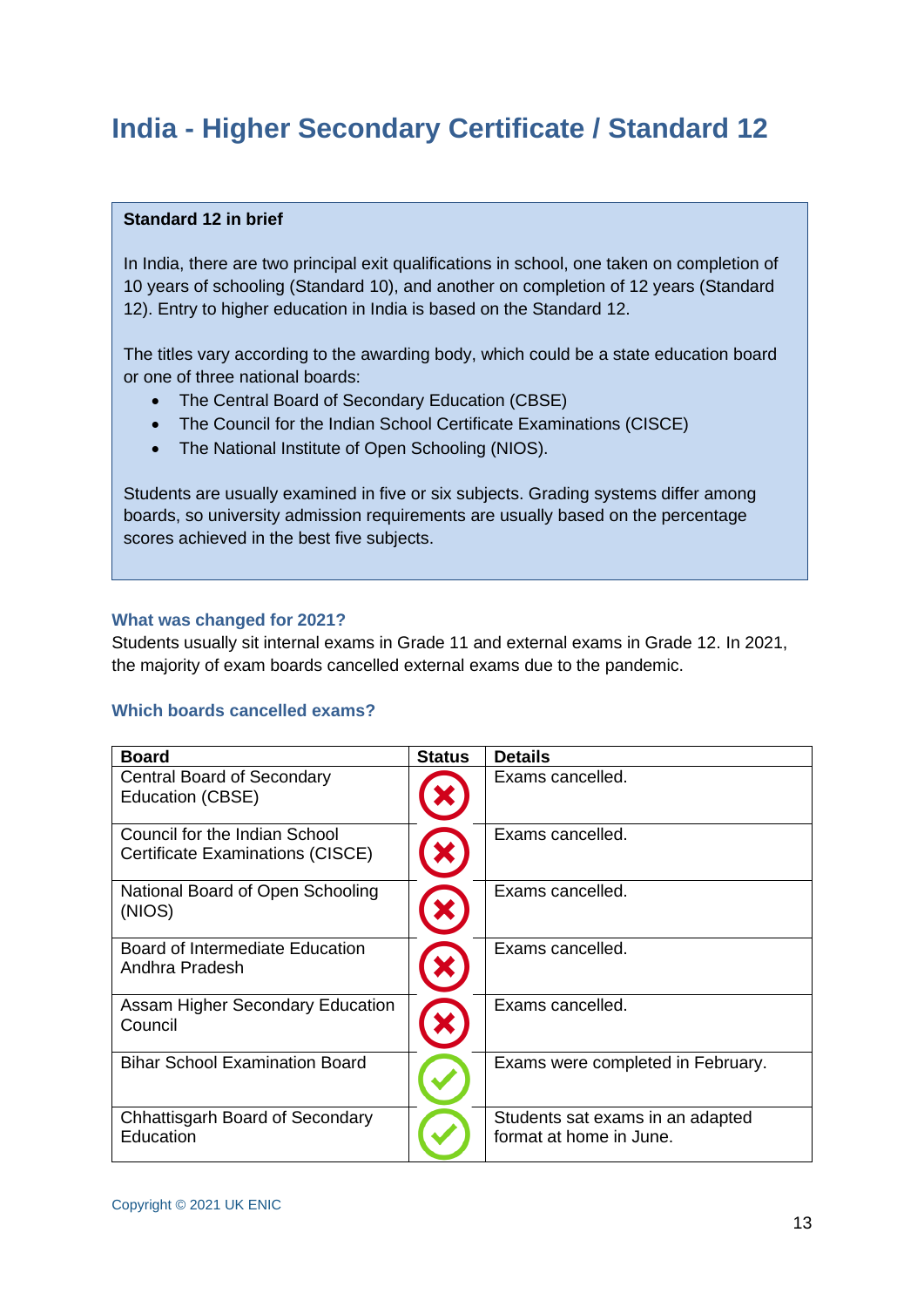| Goa Board of Secondary and Higher<br><b>Secondary Education</b>           | Exams cancelled.          |
|---------------------------------------------------------------------------|---------------------------|
| <b>Gujarat Secondary and Higher</b><br><b>Secondary Education Board</b>   | Exams cancelled.          |
| Board of School Education Haryana                                         | Exams cancelled.          |
| <b>Jharkhand Academic Council</b>                                         | Exams cancelled.          |
| Government of Karnataka<br>Department of Pre-University<br>Education      | Exams cancelled.          |
| Government of Kerala Board of<br><b>Higher Secondary Examinations</b>     | Exams were held in April. |
| Board of Secondary Education,<br>Madhya Pradesh                           | Exams cancelled.          |
| Maharashtra State Board of<br>Secondary and Higher Secondary<br>Education | Exams cancelled.          |
| <b>Council of Higher Secondary</b><br>Education, Odisha                   | Exams cancelled.          |
| Punjab School Education Board                                             | Exams cancelled.          |
| Board of Secondary Education,<br>Rajasthan                                | Exams cancelled.          |
| State Board of School Examinations,<br><b>Tamil Nadu</b>                  | Exams cancelled.          |
| Telangana State Board of<br>Intermediate Education: Hyderabad             | Exams cancelled.          |
| Board of High School and<br>Intermediate Education, Uttar<br>Pradesh      | Exams cancelled.          |
| <b>Board of School Education</b><br>Uttarakhand                           | Exams cancelled.          |
| West Bengal Council of Higher<br><b>Secondary Education</b>               | Exams cancelled.          |

### **How were grades awarded without exams?**

A number of boards have released details of how grades were determined this year. Students are assessed in Class 11 by schools and sit a number of internal tests and exams throughout the academic year in Class 11 and Class 12. Most boards opted to use these, along with the results of the external exams taken in Class 10, as a basis for awarding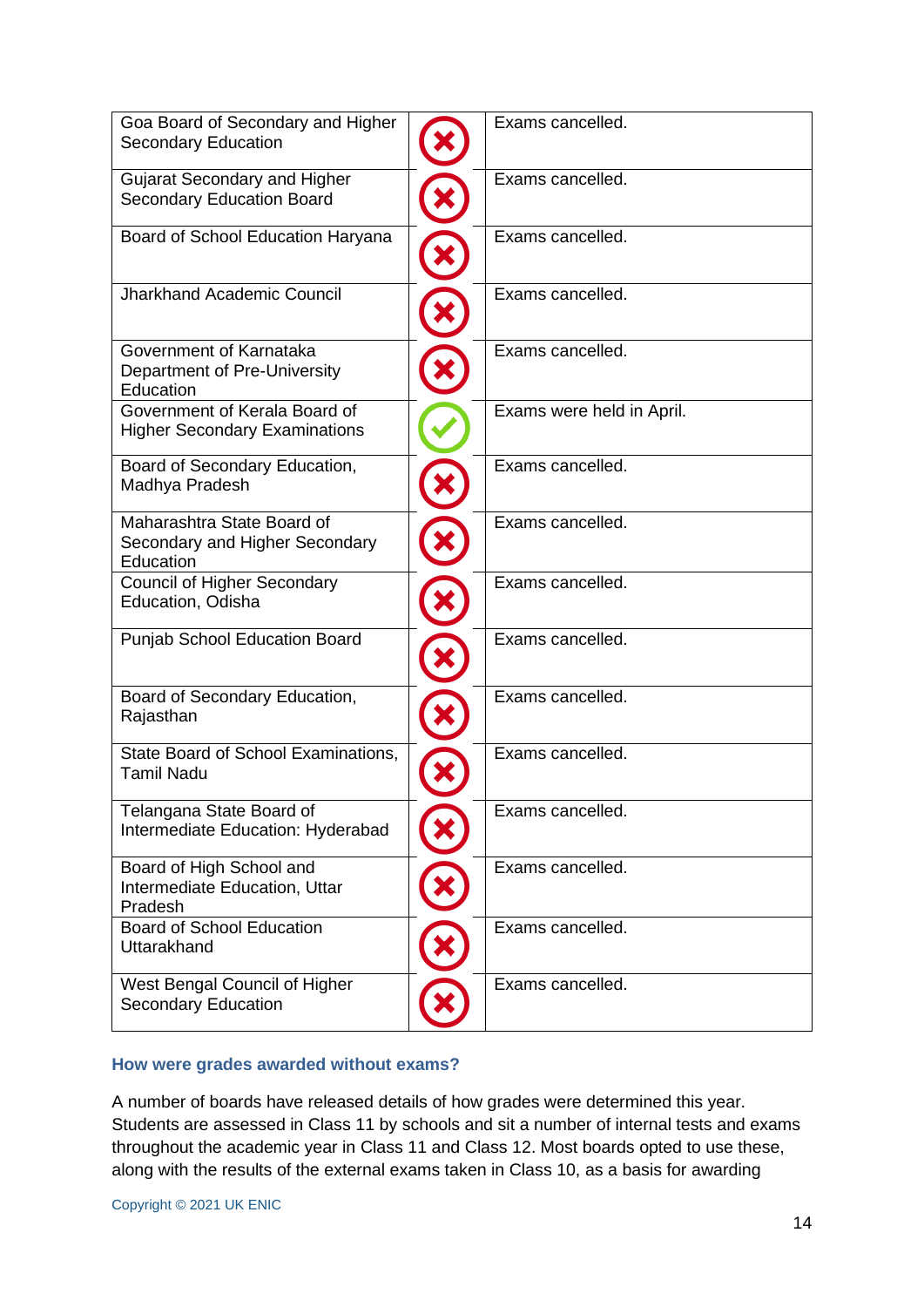grades. In some cases, the overall performance of the school in previous years was also taken into account.

Further details of the approaches taken by specific boards can be found below.

### Central Board of Secondary Education (CBSE)

Grades are based on theory (assessed through external exams) and practical / internal assessment (assessed by schools), in different weightings, depending on the subject.

This year, external exams were cancelled due to Covid-19. Grades for the theory component were awarded based on the following three components:

| Unit tests / mid-terms / pre-board exams conducted by schools during Class 12 | 40% |
|-------------------------------------------------------------------------------|-----|
| Class 11 final written exam (taken in 2020)                                   | 30% |
| Marks from the three main subjects in which the student performed best in the | 30% |
| Class 10 written exams (taken in 2019)                                        |     |
| Source: CRSE Tabulation Policy for Class YII (June 2021)                      |     |

Source: [CBSE Tabulation Policy for Class XII \(June 2021\)](https://www.cbse.gov.in/cbsenew/documents/Tabulation%20Policy%20Class%20XII%202021.pdf)

Marks awarded for practical work, projects and internal assessments, which usually form part of the overall grade, were submitted by schools and also contributed towards final grades this year. Where these assessments were not completed by students in-person while schools were open, online assessments were permitted.

The marks awarded for the Class 12 and Class 11 components were moderated by schools to ensure that they were in line with the school's performance in previous years.

### Council for the Indian School Certificate Examinations (CISCE)

As external written exams were cancelled, grades were based on the following components:

- Marks obtained in the Class 10 examination
- Marks obtained for practical / project work in Class 12
- Performance in school exams in Class 11 and Class 12.

The school's previous performance in CISCE exams was also used in grade calculations to ensure results were in line with previous years. Full details of the algorithm used are provided in the [CISCE Scheme for the ISCE \(Class X\) and ISC \(Class XII\) Year 2021](https://cisce.org/UploadedFiles/PDF/CISCE%20SCHEME%20ICSE%20and%20ISC.pdf)  [Examinations.](https://cisce.org/UploadedFiles/PDF/CISCE%20SCHEME%20ICSE%20and%20ISC.pdf)

### **Gujarat**

The Gujarat Secondary and Higher Secondary Education Board also announced that grades would be based performance in Class 10 exams (50%) and internal school exams and test taken and Class 11 (25%) and Class 12 (25%).

### Karnataka

The Department of Pre-University Education considered performance in the Secondary School Leaving Certificate (SSLC) taken in Class 10 and the Pre-University Certificate I exams taken in Class 11.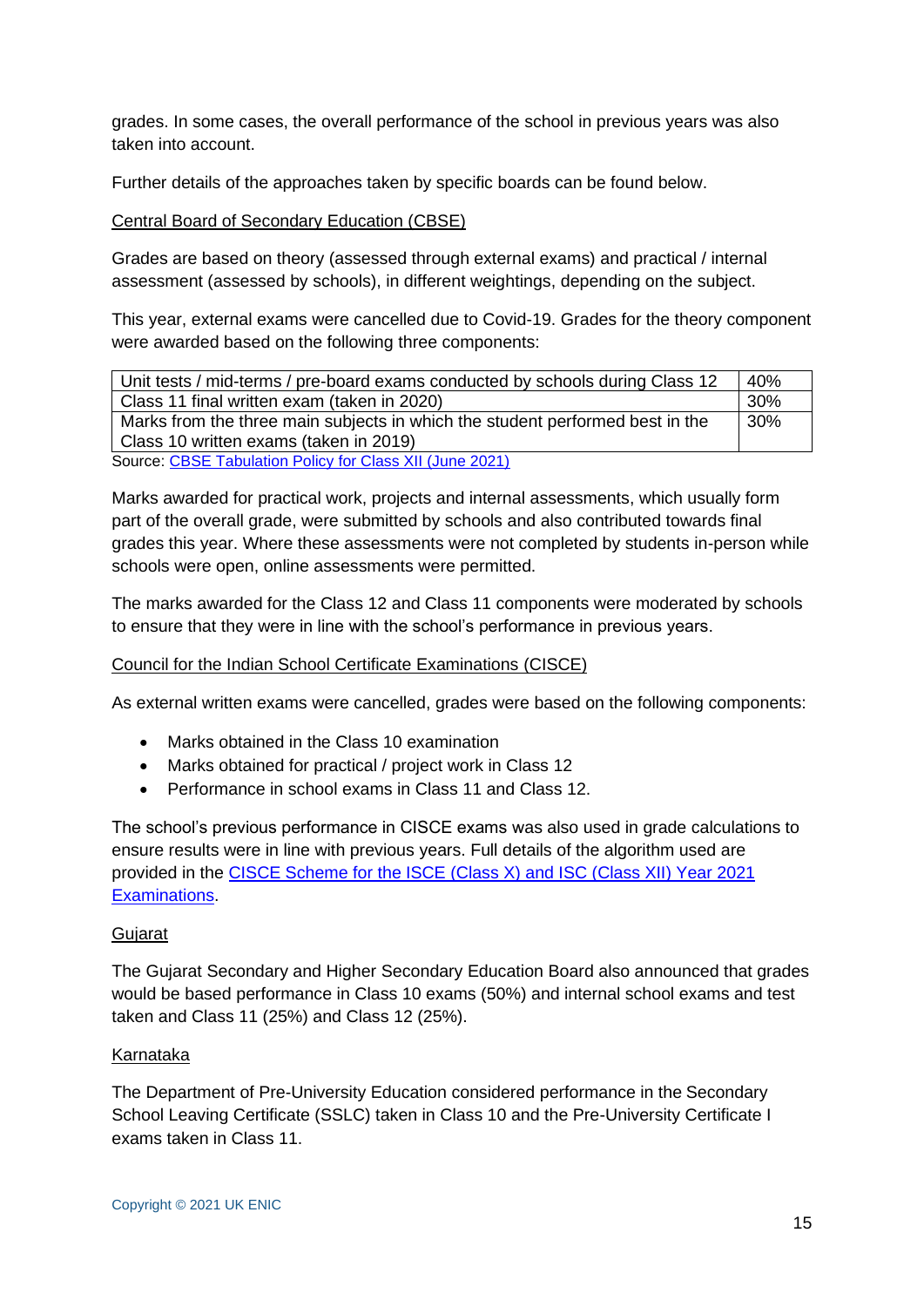### Punjab

The Punjab School Education Board followed the same approach as CBSE.

### West Bengal

Class 12 results were based on the following:

| Results of best 4 subjects in Class 10 exams                            | 40% |
|-------------------------------------------------------------------------|-----|
| Class 11 exam results + Class 12 assessments and practical exam results | 60% |

### **How did exams go ahead in Bihar, Chhattisgarh and Kerala?**

Exams in Bihar were held in February, in the usual format, with social distancing measures in place. The state government in Kerala allowed exams to go ahead in April, after they were postponed from the original dates in March.

The Chhattisgarh Board of Secondary Education was the only board which opted to change the format of the exams to enable to students to sit them at home. Students collected exam papers and then had five days to complete them and return them in-person. The papers were open-book format.

### **How does this compare to last year?**

In 2020, the three national boards cancelled exams, but many state boards were able to proceed as planned or with short delays. Some boards cancelled exams for some subjects after holding exams in others, as the exam sessions in some states were in progress when India introduced a national lockdown in March 2020.

### **Have the changes affected results?**

Most boards released results at the end of July.

Pass rates for boards which cancelled exams and used alternative means of assessment were higher than previous years.

The table below shows the overall pass rates for a number of boards which cancelled exams in 2021:

| <b>Board</b> | Pass rate in 2021 | Pass rate in 2020 |
|--------------|-------------------|-------------------|
| <b>CBSE</b>  | 99.37%            | 88.78%*           |
| <b>CISCE</b> | 99.7%             | 96.8%*            |
| Karnataka    | 100%              | 69.2%             |
| Maharashtra  | 99.63%            | 90.66%            |
| Punjab       | 96.48%            | 90.98%            |
| West Bengal  | 97.69%            | 90.13%            |

\*exams were also cancelled in 2020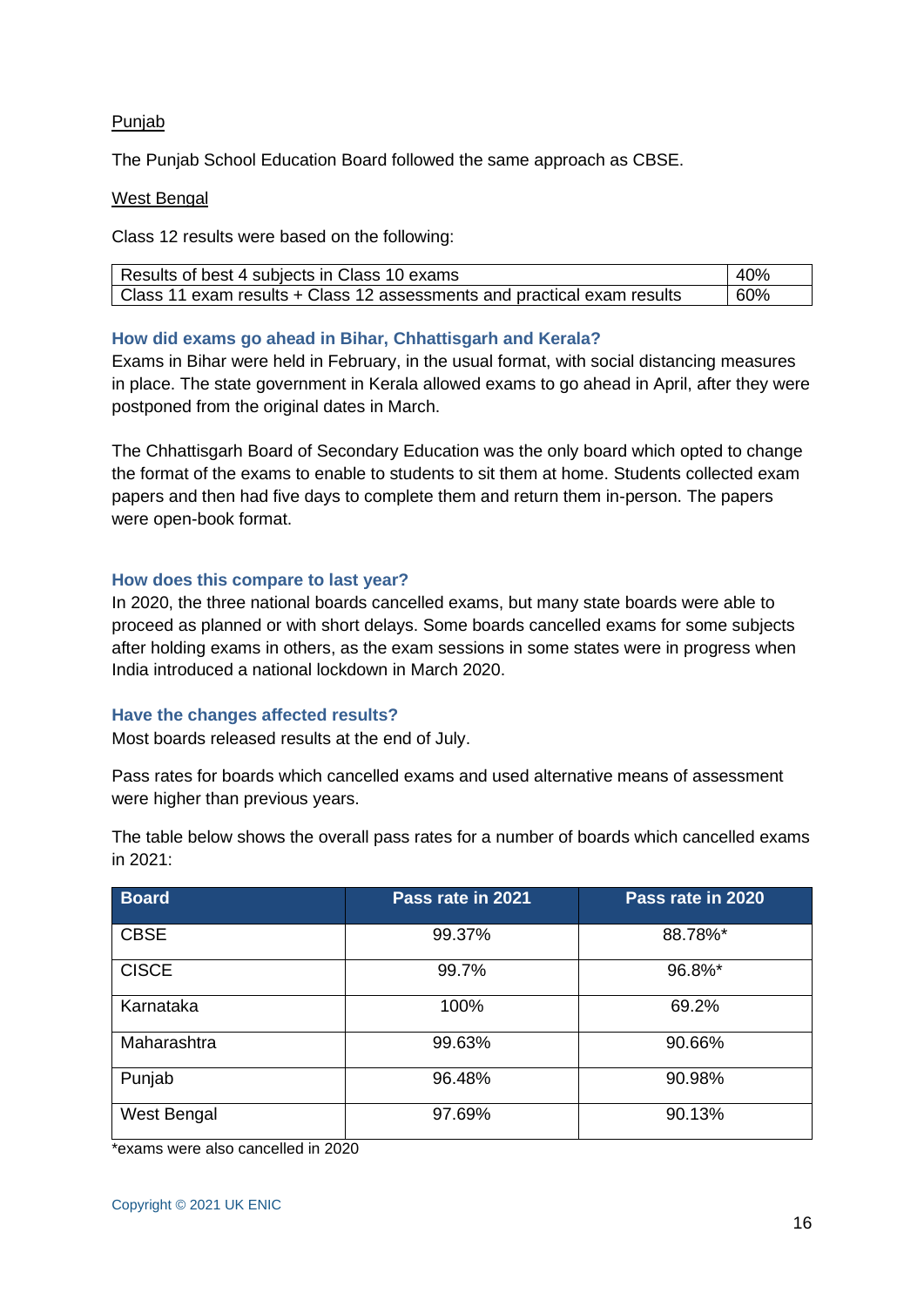Pass rates were also higher than 2020 for two of the boards which went ahead with exams in 2021. The open-book exams held in Chhattisgarh had a higher pass rate than previous years.

| <b>Board</b> | Pass rate in 2021 | Pass rate in 2020 |
|--------------|-------------------|-------------------|
| Kerala       | 87.94%            | 85.13%            |
| <b>Bihar</b> | 78.04%            | 80.44%            |
| Chhattisgarh | 97.43%            | 70.69%            |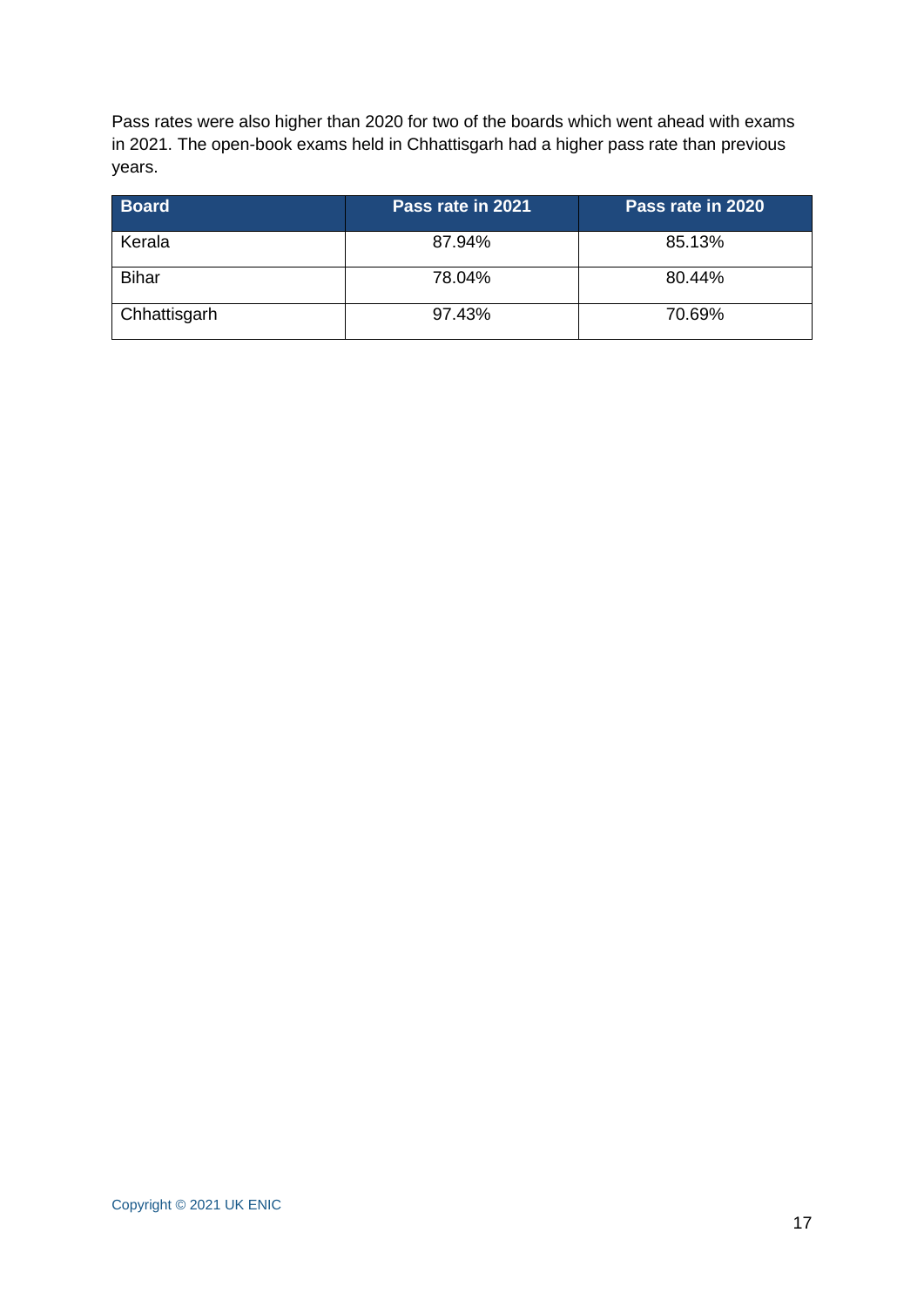### <span id="page-17-0"></span>**Ireland - Leaving Certificate**

### **The Leaving Cert in brief**

The Leaving Certificate grants access to higher education in Ireland. Subjects are offered at Higher and Ordinary level, with a Foundation level also available in Irish and mathematics. There are three streams: Leaving Certificate Established, Leaving Certificate Applied and Leaving Certificate Vocational Programme.

The Leaving Certificate is usually assessed through final written examinations, with additional oral and practical examinations in some subjects. Students are required to sit a minimum of five subjects, though most take six or seven. Examinations are administered by the State Examinations Commission (SEC).

### **What was changed for 2021?**

Leaving Certificate exams were held in June 2021, but for each subject, students were able to choose whether to sit the exams or receive an accredited grade from the State Examinations Commission (SEC). Students could also opt to both take the exam and receive an accredited grade; the higher grade will be recorded in the Leaving Certificate results. Oral and coursework components count towards final grades where exams were taken, but do not count towards accredited grades.

### **How are accredited grades calculated?**

Accredited grades are based on:

- An estimated percentage mark for a student's expected performance in the exam, provided by the school
- National data on students' performance in previous exams<sup>2</sup>.

Accredited grades are subject to an alignment process within individual schools and national standardisation.

### **How does this compare to last year?**

In 2020, all exams for the Leaving Certificate were cancelled. Students were awarded calculated grades based on their expected performance, which were subject to a national standardisation process.

### **How many students opted to take the exams?**

In most subjects, 65-80% of students entered for the exams<sup>3</sup>. However, attendance may have been lower in some cases. Accredited grades are calculated for all students, as long as sufficient evidence is available.

Copyright © 2021 UK ENIC <sup>2</sup> [A Guide to State Examinations and Accredited Grades for Leaving Certificate 2021](https://www.gov.ie/en/publication/81e76-a-guide-to-state-examinations-and-accredited-grades-for-leaving-certificate-2021/) <sup>3</sup> [https://www.independent.ie/irish-news/education/exams/leaving-cert-2021-attendance](https://www.independent.ie/irish-news/education/exams/leaving-cert-2021-attendance-unpredictable-with-covid-options-but-many-students-taking-traditional-route-40518095.html)[unpredictable-with-covid-options-but-many-students-taking-traditional-route-40518095.html](https://www.independent.ie/irish-news/education/exams/leaving-cert-2021-attendance-unpredictable-with-covid-options-but-many-students-taking-traditional-route-40518095.html)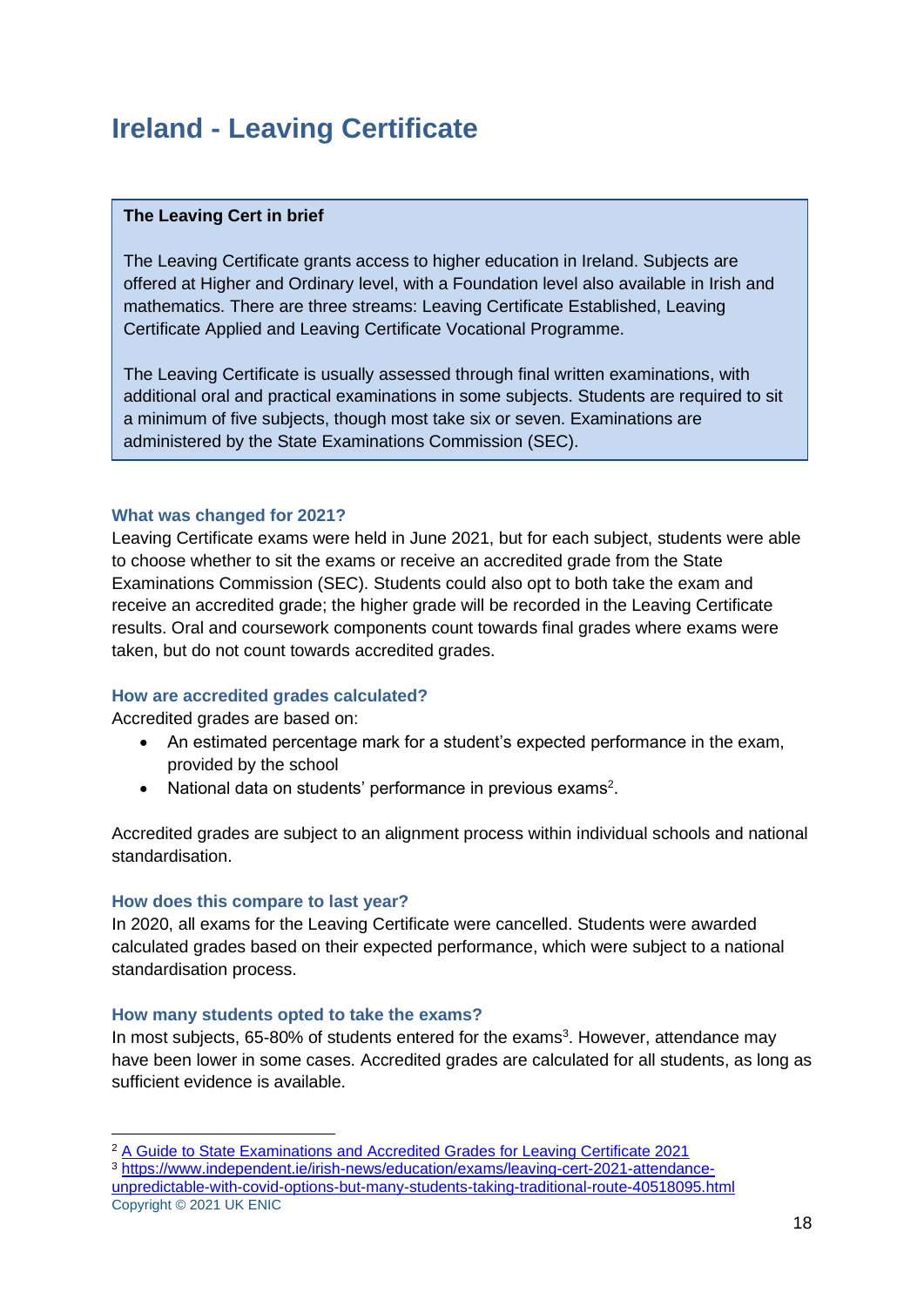### **When will results be available?**

Results will be released on 3rd September 2021.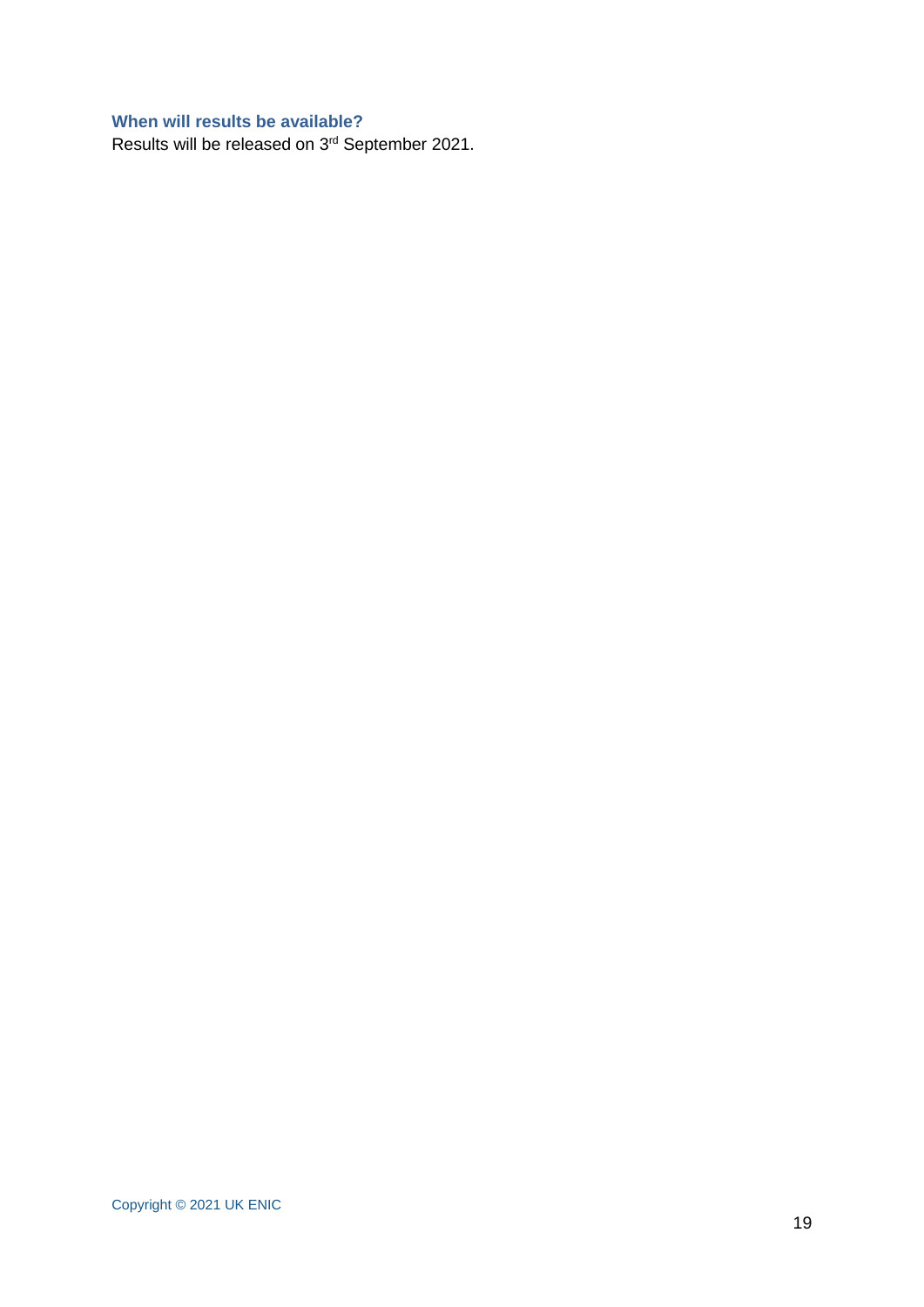### <span id="page-19-0"></span>**Italy -** *Esame di Stato*

### **The** *Esame di Stato* **in brief**

The Esame di Stato is taken by students at the age of 19, after a total of 13 years of education and is required for admission to university in Italy. Assessment consists of three written examinations (*prove scritte*) and one oral examination (*colloquio*).

### **What was changed for 2021?**

In 2021, the written exams were cancelled. Students were only required to take an oral exam. The oral exam was multidisciplinary and covered the subjects studied in the final year. Students' performance throughout upper secondary education also contributed to their final grade.

|                  | <b>Points</b> |      |                    |  |
|------------------|---------------|------|--------------------|--|
| <b>Component</b> | 2021          | 2020 | <b>Other years</b> |  |
| Written exams    | -             | $\,$ | 45                 |  |
| Oral exam        | 40            | 40   | 35                 |  |
| Internal school  | 60            | 60   | 20                 |  |
| assessment       |               |      |                    |  |
| Total            | 100           | 100  | 100                |  |

Overall grades are expressed out of a maximum of 100, broken down as follows:

The same approach was adopted in 2020.

### **How were results affected?**

Results were released in July. The overall pass rate was 99.8%, which is very similar to previous years.



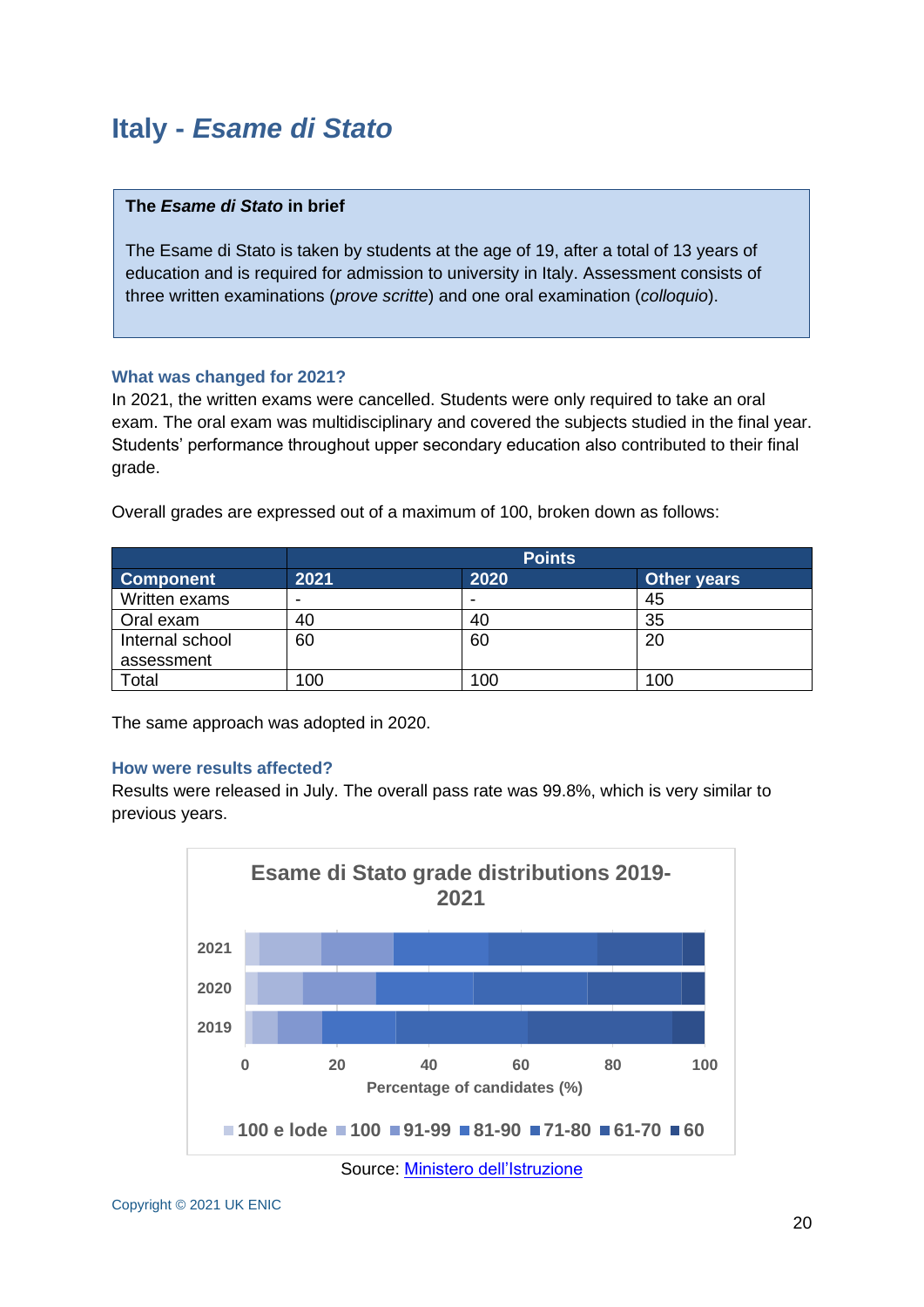The percentage of students achieving the highest grades was higher than in 2020; 52.9% achieved a grade of 80 or higher compared to 48.9% last year. This compares to 32.8% in 2019.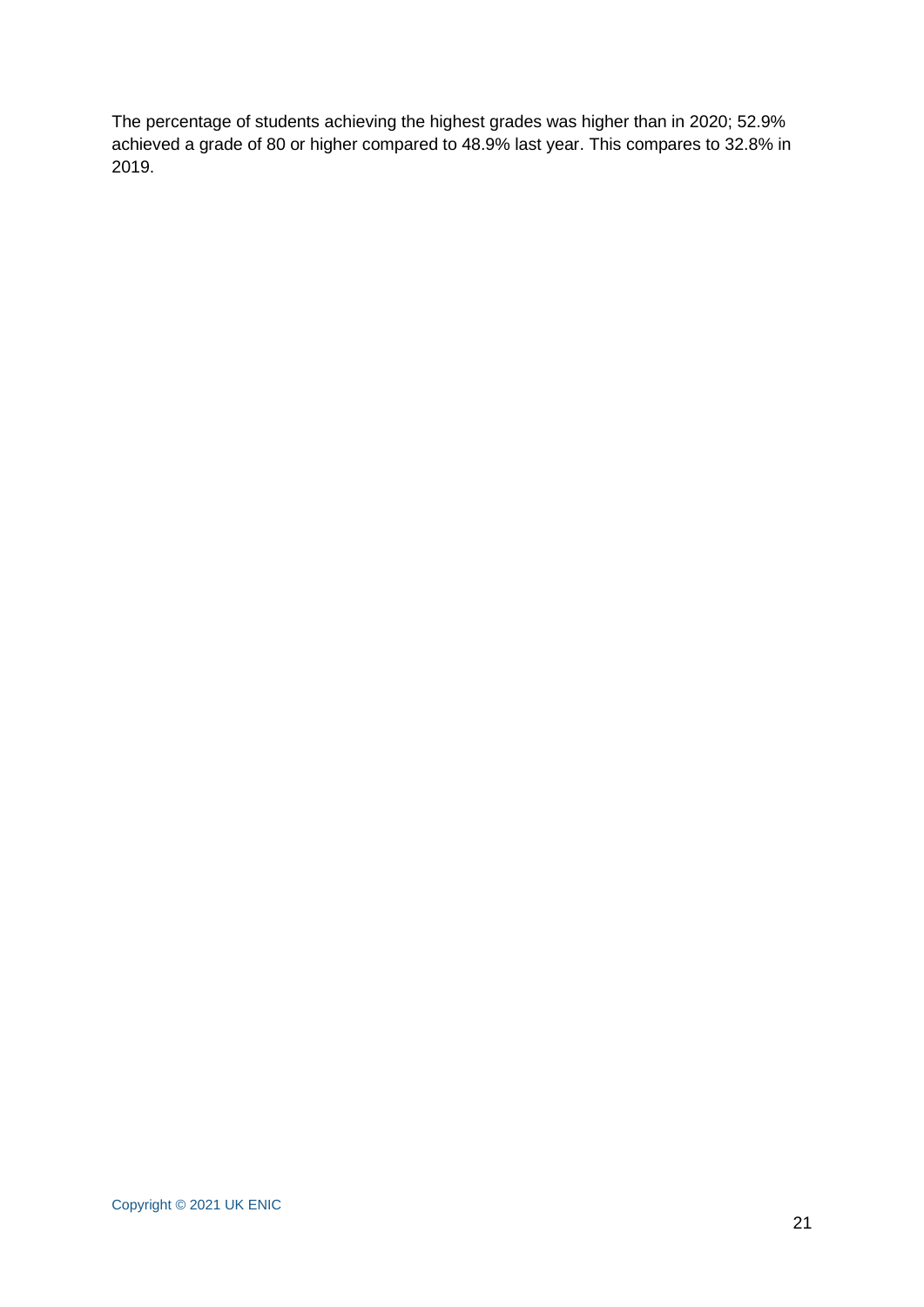### <span id="page-21-0"></span>**United Kingdom - A levels, AS levels and GCSEs**

### **A levels and AS levels in brief**

A levels and AS levels are taken by students in England, Northern Ireland and Wales. They are offered by a number of different examination boards and overseen by three different regulators: The Office of Qualifications and Examinations Regulation (Ofqual) (England); the Council for the Curriculum, Examinations and Assessment (CCEA) (NI); and Qualifications Wales.

AS level courses last one year and A level courses are taken over two years. AS Levels contribute towards the full A Level for qualifications in Wales and Northern Ireland, but not in England. In England, AS levels exist as a one-year stand-alone award.

Ofqual-regulated A levels are all linear, where exams are taken at the end of the course, whereas qualifications regulated by Qualifications Wales and CCEA may be linear or modular.

Students typically take three subjects at A level.

### **GCSEs in brief**

GCSE subjects are offered by different examination boards and are also regulated by Ofqual, CCEA and Qualifications Wales.

All students sit GCSE examinations in English, mathematics and science. Welsh is also compulsory in Wales. A wide range of other subjects are also offered; students typically take 8 to 10 subjects.

Ofqual-regulated GCSEs are linear, with all exams at the end of the course. GCSEs offered and regulated in Northern Ireland and Wales may be linear or modular.

GCSEs regulated by Ofqual are graded 9-1, whilst those regulated by Qualifications Wales and CCEA are graded A\*-G.

### **What was changed for 2021?**

All exams for A levels, AS levels and GCSEs were cancelled in 2021. Results were based on grades submitted to exam boards by teachers. These grades drew upon a range of evidence, such as non-exam assessment, work completed in class, class tests and mock exams, and were subject to quality assurance processes.

Detailed guidance was issued by the three regulatory bodies and by the Joint Council for [Qualifications \(JCQ\).](https://www.jcq.org.uk/summer-2021-arrangements/) Examination boards have also published details of their processes for awarding qualifications.

Copyright © 2021 UK ENIC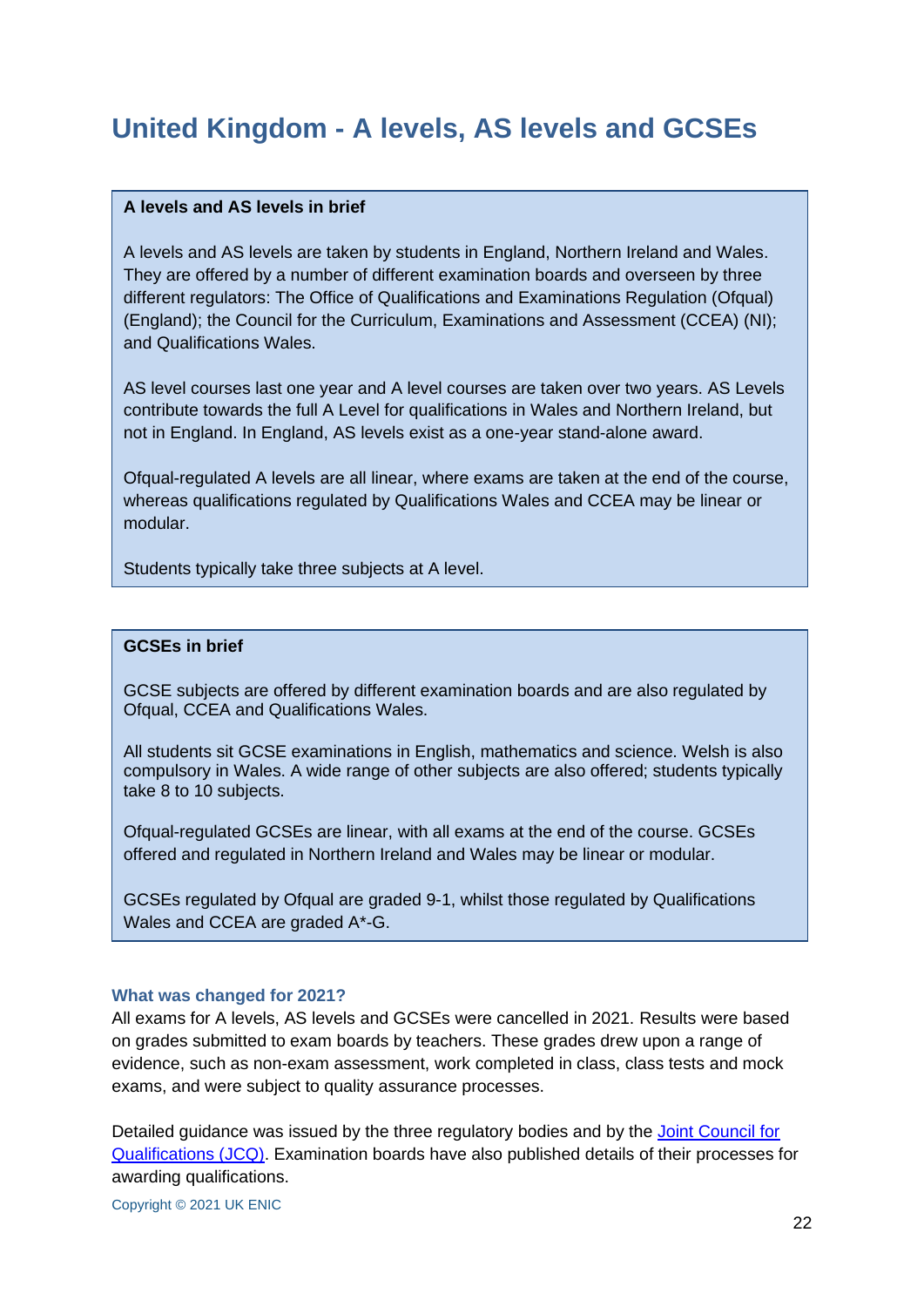### **How does this compare to 2020?**

In 2020, schools and colleges were asked to provide centre assessment grades (CAGs) for each subject. This grade was intended to reflect the grade that the student would most likely have achieved if they had sat the exams. Schools and colleges were also asked to submit the rank order of students within each grade for each subject, which was used for statistical standardisation and not shared with students.

Initially, students were issued the results calculated following the standardisation process. However, after the algorithm used for the original standardisation process was judged to be unfair, students were awarded the CAGs submitted by their schools if they were higher than their standardised grades.

In 2021, the process is different. Students will be awarded grades based on teacher judgement, which draw upon a range of evidence. Ranking of students is not required and an algorithm will not be used to standardise results nationally.

### **How has this affected results?**

AS and A level results were released on 10<sup>th</sup> August 2021 and GCSE results on 12<sup>th</sup> August 2021.

For A levels, there was a significant increase in the proportion of entries awarded the top grades. 44.3% of entries received an A\* or A grade, compared to 38.1% in 2020 and 25.1% in 2019. There was also a small increase in the percentage of entries awarded grades A\*-C from 75.5% in 2019 and 87.5% in 2020 to 88.2% this year.



Source: [Joint Council for Qualifications \(JCQ\)](https://www.jcq.org.uk/examination-results/?post-year=&post-location=)

AS level results saw a similar trend of an increase in top grades: 35.9% of entries were awarded an A grade this year, compared to 30.6% in 2020 and 21.5% in 2019.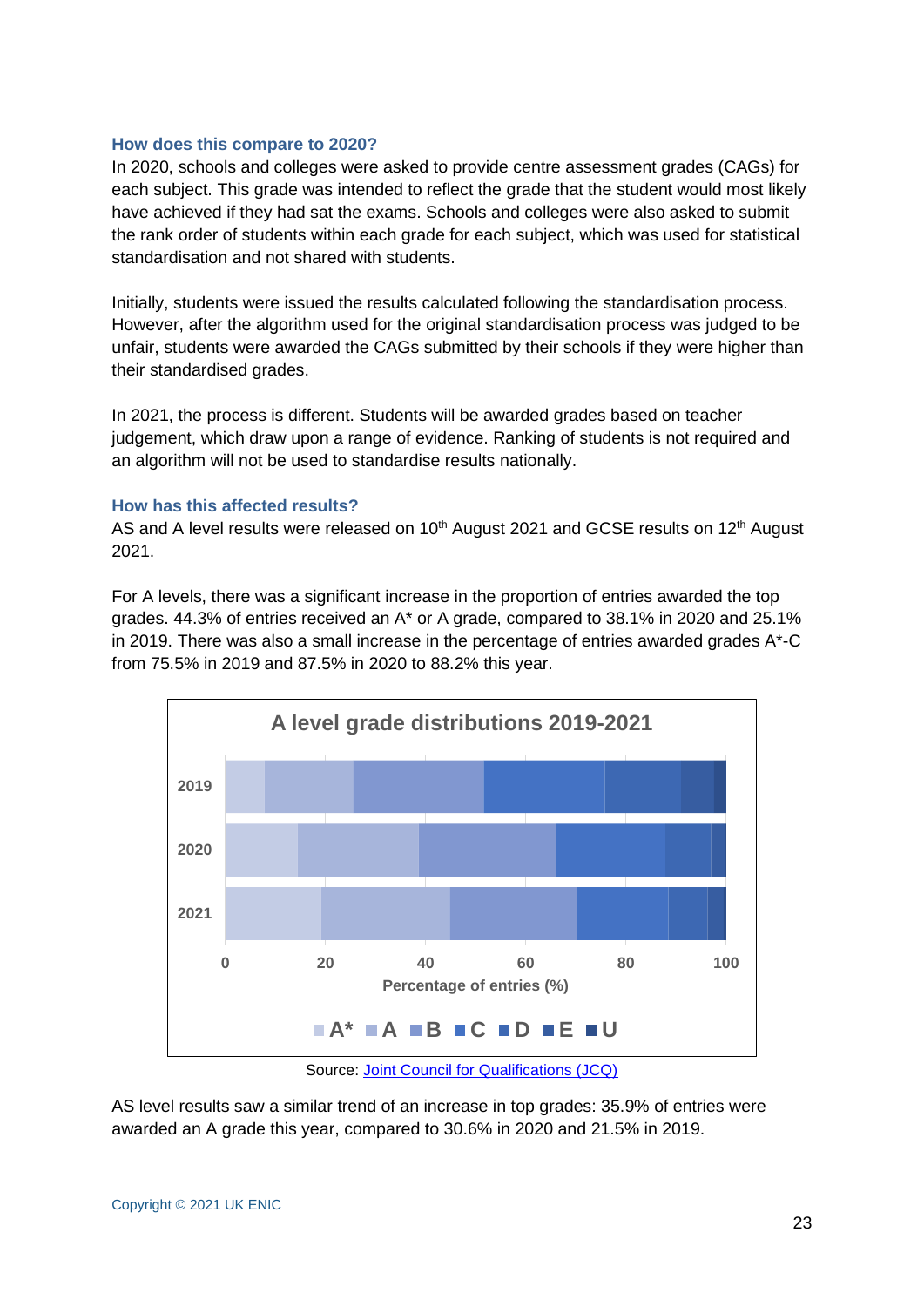Numbers of AS level entries in England have fallen significantly since AS levels were decoupled from A levels in 2015 and became a standalone qualification. The AS level contributes towards the final A level grade in Northern Ireland and Wales.

For GCSEs, there was a smaller increase in the percentage of top grades awarded on 2021 compared to 2020: there was an increase of 2.7 percentage points in entries awarded a grade of 7 / A or above to 28.9%. The proportion of entries awarded a 4 / C or above was similar to last year.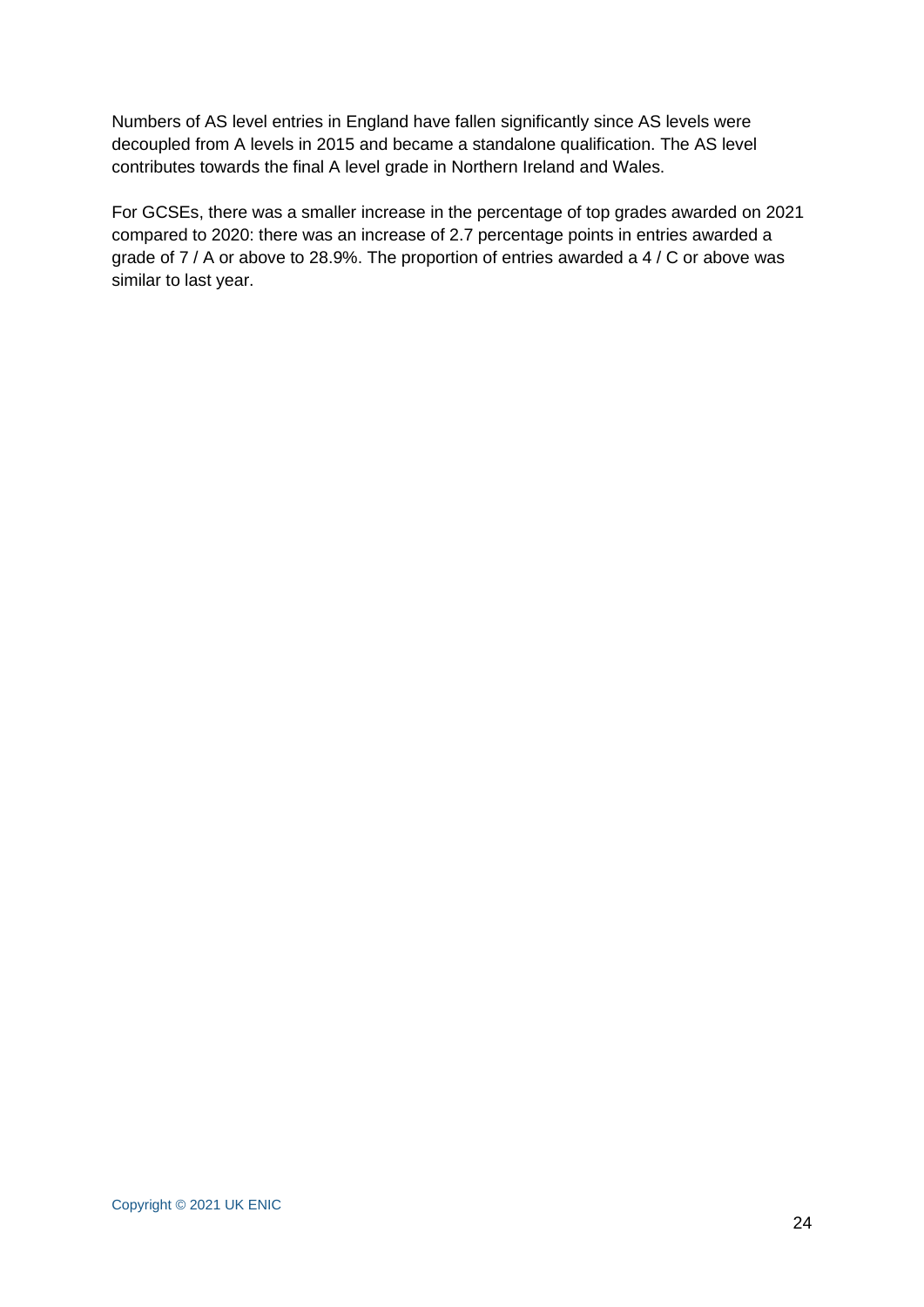### <span id="page-24-0"></span>**United Kingdom - Scottish Highers and Advanced Highers and National 5**

### **Highers and Advanced Highers in brief**

In Scotland, students looking to access higher education take Highers and Advanced Highers, awarded by the Scottish Qualifications Authority (SQA). Students can also opt to take the Scottish Baccalaureate, which is a group qualification made up of one Higher, two Advanced Highers and an interdisciplinary project.

Highers and Advanced Highers are graded A-D. Final grades are based on final examinations and externally marked coursework.

### **National 5 in brief**

Students usually sit either the National 5 in Secondary 3 or 4, before taking Highers and / or Advanced Highers in Secondary 5 or 6. A wide range of subjects are offered and there is no fixed number that students should take.

National 5 subjects are graded A-D. Final grades are based on final examinations and externally marked coursework.

### **What was changed for 2021?**

Exams for Highers, Advanced Highers and National 5 were cancelled. The SQA developed an [alternative certification model](https://www.sqa.org.uk/sqa/96760.html) to replace exam assessment in 2021. Under this model, students will receive teacher-assessed grades. These grades will be based on students' performance in mock exams and coursework.

### **How does this compare to 2020?**

In 2020, teachers and lecturers submitted estimated grades to SQA, based on student performance throughout the course. Schools and colleges also submitted an estimated band within the grade (upper, middle or lower) and rank order for students within each grade band for each subject. These grades were then moderated by SQA**.**

After concerns were expressed about the grades awarded, students whose results were downgraded as a result of the SQA moderation process were re-issued with the grades submitted by their teachers.

In 2021, a quality assurance process was used in place of moderation by SQA. Teacher grades must be based on at least four different pieces of work for each student, ideally completed under exam conditions. Teachers within the same school checked colleagues'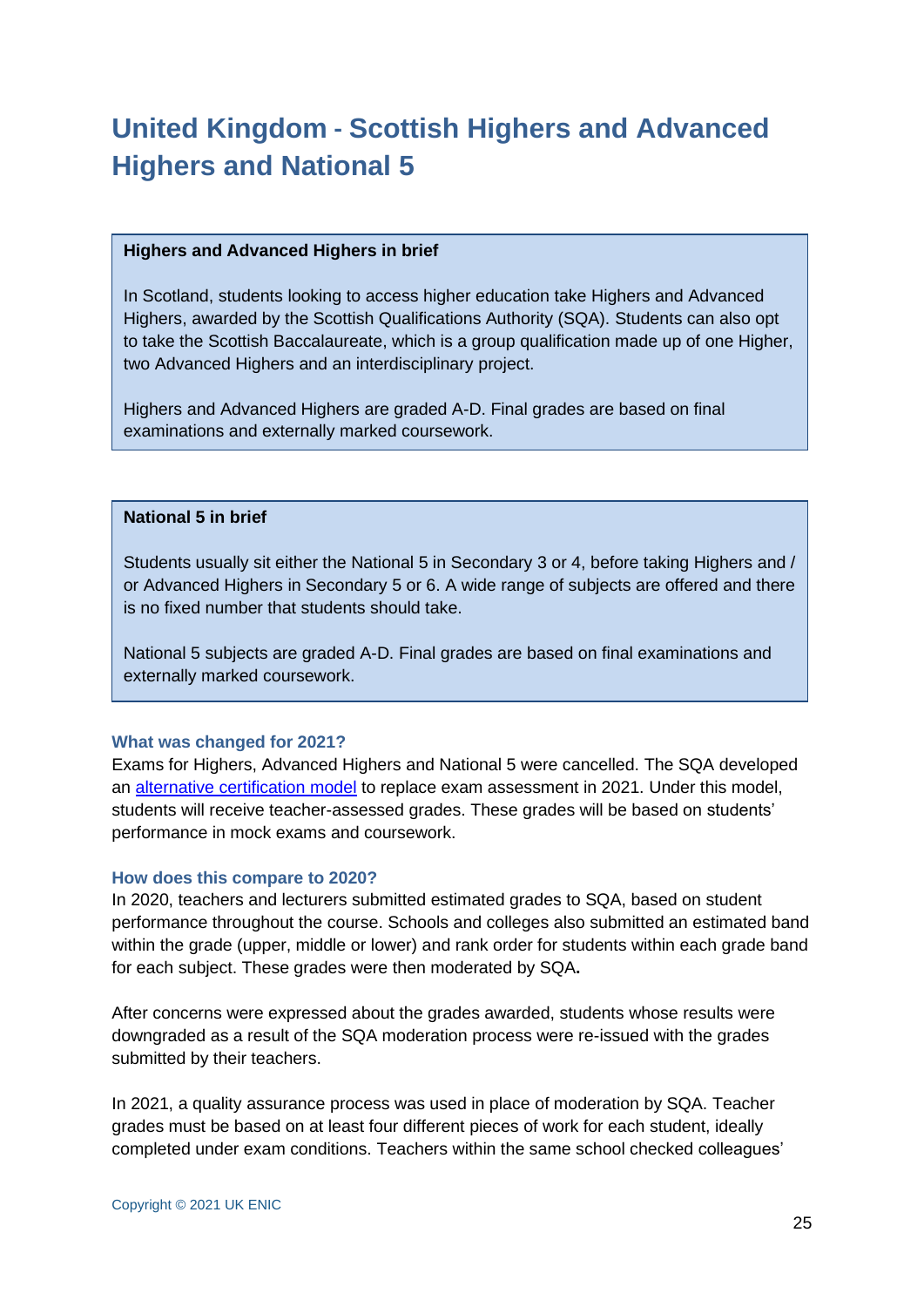work and local authorities also sampled work. Some schools were checked by SQA as a final stage in the quality assurance process.

**How has this affected results?** Results were released on 10<sup>th</sup> August 2021.

87.3% of entries for Highers were awarded grades A to C, compared to 89.3% in 2020 and 74.8% in 2019. There was an increase in the proportion of entries awarded the top grade; 47.6% were awarded an A grade this year, compared to 40% in 2020 and 28.3% in 2019.



Source: [Scottish Qualifications Authority \(SQA\)](https://www.sqa.org.uk/sqa/98566.html)

A similar pattern emerged in the results for Advanced Highers. The percentage of entries awarded grades A-C was slightly down compared to 2020 but higher than previous years. The proportion of A grades rose to 51%.

For National 5, the proportion of top grades also increased compared to previous years (2021: 46.7%; 2020: 42.3%; 2019: 35.1%). Mirroring the trends seen at Higher and Advanced Higher level, the percentage of entries awarded grades A-C (85.8%) was slightly lower than in 2020, but higher than previous years.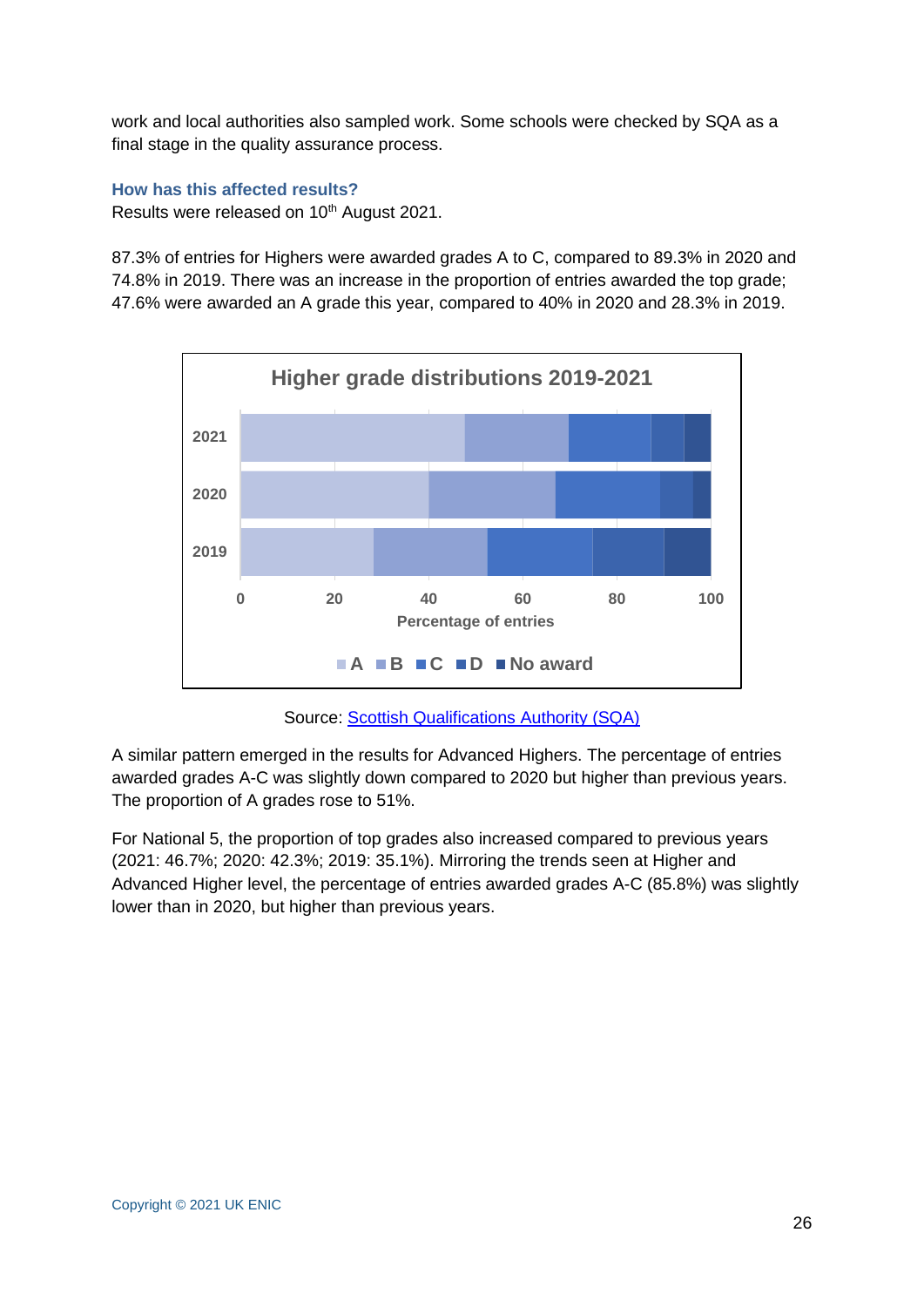### <span id="page-26-0"></span>**United Kingdom - other qualifications**

### **Which other qualifications have been affected?**

There are a wide range of other qualifications studied by learners across the UK, many of which can be used for progression onto higher education. Of qual set out a contingency [regulatory framework](https://www.gov.uk/government/publications/vocational-and-technical-qualifications-contingency-regulatory-framework) which covers the awarding of vocational, technical and other general qualifications in 2021.

There have been changes to the assessment for many of these qualifications as a result of the pandemic.

Information on the awarding of specific qualifications can be found in the [Summer](https://analytics.ofqual.gov.uk/apps/AllQualifications/summer2021tool/)  [Qualification Explainer Tool](https://analytics.ofqual.gov.uk/apps/AllQualifications/summer2021tool/) compiled by Ofqual.

### Other general qualifications

Exams were cancelled for qualifications that were most similar to GCSEs and A levels and provide progression to further or higher education. These include:

- International Baccalaureate (see the [International Baccalaureate section](#page-27-1) for further details)
- Cambridge Pre-U
- Advanced Extension Awards (AEA)
- Extended Project Qualifications (EPQ).

### BTEC qualifications

Learners completing BTEC qualifications in 2021 receive a Teacher Assessed Grade (TAG). This grade is submitted by schools and colleges, based on a range of evidence of students' performance.

### **When will results be available?**

Results for qualifications linked to progression to higher education were released on the same date or before A level and GCSE results. Results for other qualifications may be issued at other times.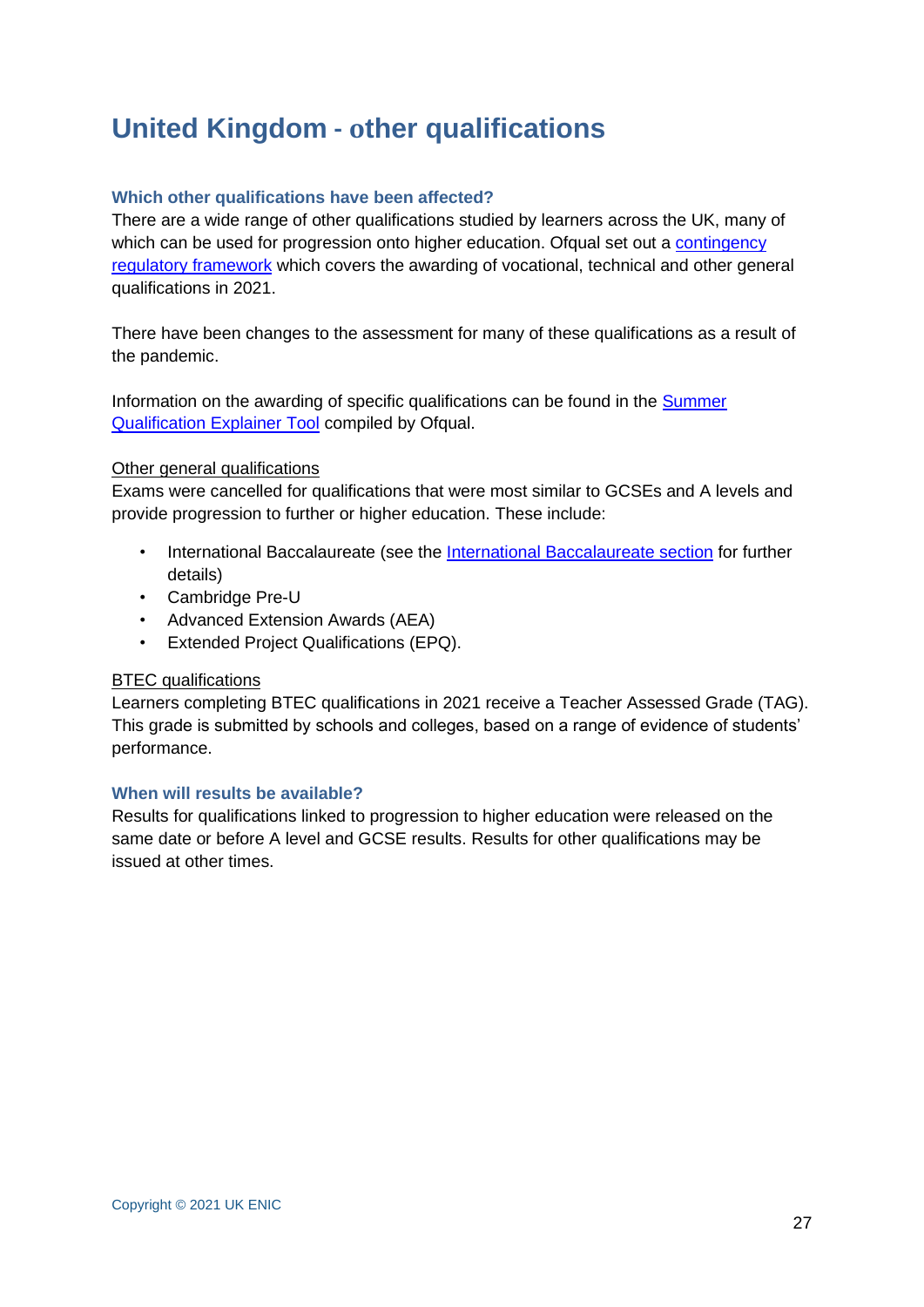### <span id="page-27-0"></span>**International A levels, AS levels and GCSEs**

### **International A levels, AS levels and GCSEs in brief**

International A levels, AS levels and GCSEs are offered by Cambridge Assessment International Education, Oxford International AQA Examinations and Pearson for the international market. These qualifications are not regulated by Ofqual.

International AS levels follow a similar structure to those offered in Northern Ireland and Wales; the AS level contributes towards the full A level.

### **What was changed for 2021?**

Oxford International AQA Examinations and Pearson cancelled all exams for International A levels, AS levels and GCSEs in summer 2021. Students were awarded teacher-assessed grades. The approach adopted was based on and very similar to the process for regulated A level and GCSE qualifications within the UK.

Cambridge Assessment International Education went ahead with exams, apart from in countries and regions where government directives meant that it was possible to hold exams. In these instances, students were awarded school-assessed grades. Countries where exams were cancelled include India, Pakistan, Qatar, Saudi Arabia and the United Arab Emirates.

### **How does this compare to 2020?**

All exams for International A levels, AS levels and GCSEs were cancelled in 2020. The process for awarding grades last year was very similar to the approach adopted in England.

### **When were results released?**

<span id="page-27-1"></span>Results for A levels and AS levels were released on 10<sup>th</sup> August and results for GCSEs on 12<sup>th</sup> August; the same days as the counterpart qualifications taken by students in the UK.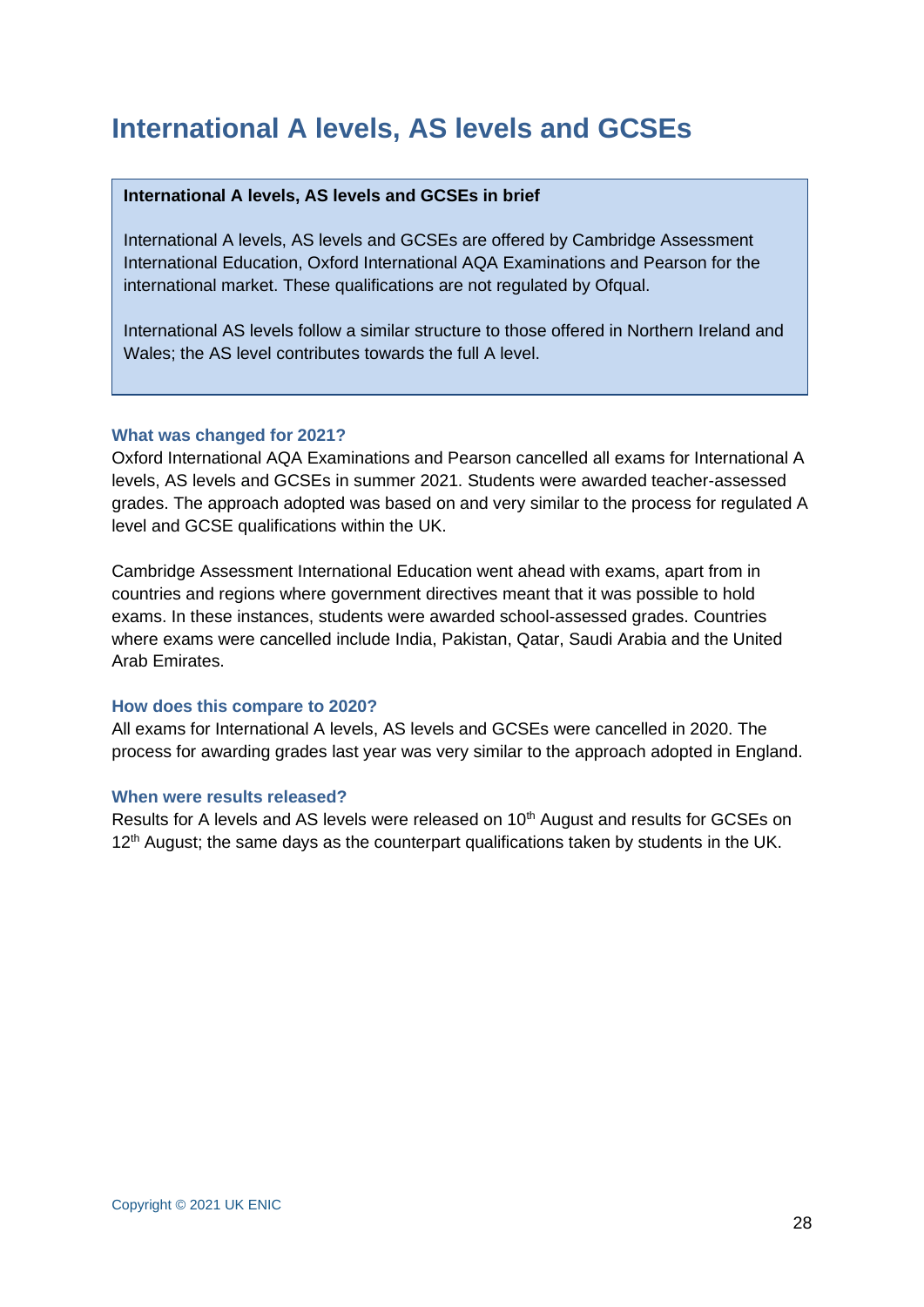### <span id="page-28-0"></span>**International Baccalaureate**

### **The IB in brief**

International Baccalaureate Diploma Programme is a two-year programme which is widely accepted for admission to higher education. Students study subjects from across six subject groups; three or four at higher level and the rest at standard level. They must also complete theory of knowledge (TOK); creativity, activity, service (CAS); and an extended essay. Subjects are assessed through internal and external assessment.

Students receive a grade on a scale of 7-1 (with 7 as the highest) for each course. The final grade for the IB Diploma combines the grades awarded for each course. Up to three additional points are awarded each for the extended essay and TOK. A minimum of 24 points is required for a student to be awarded the Diploma. CAS does not contribute towards the final grade, but is a requirement for the award of the Diploma.

### **What was changed for 2021?**

A dual assessment route was offered. Written exams were held where they could be conducted safely; an alternative route based on internal school assessment and coursework was offered where it is not possible to hold exams.

### **How does this compare to 2020?**

In May 2020, all exams were cancelled. The dual assessment approach was adopted for the November 2020 exam session.

### **How has this affected results?**

Results were released on 6<sup>th</sup> July 2021.

The overall pass rate was 88.93%, compared to 85.16% in 2020 and 77.83% in 2019.



Source: [IB Diploma Programme Statistical Bulletins](https://www.ibo.org/about-the-ib/facts-and-figures/statistical-bulletins/diploma-programme-statistical-bulletin/)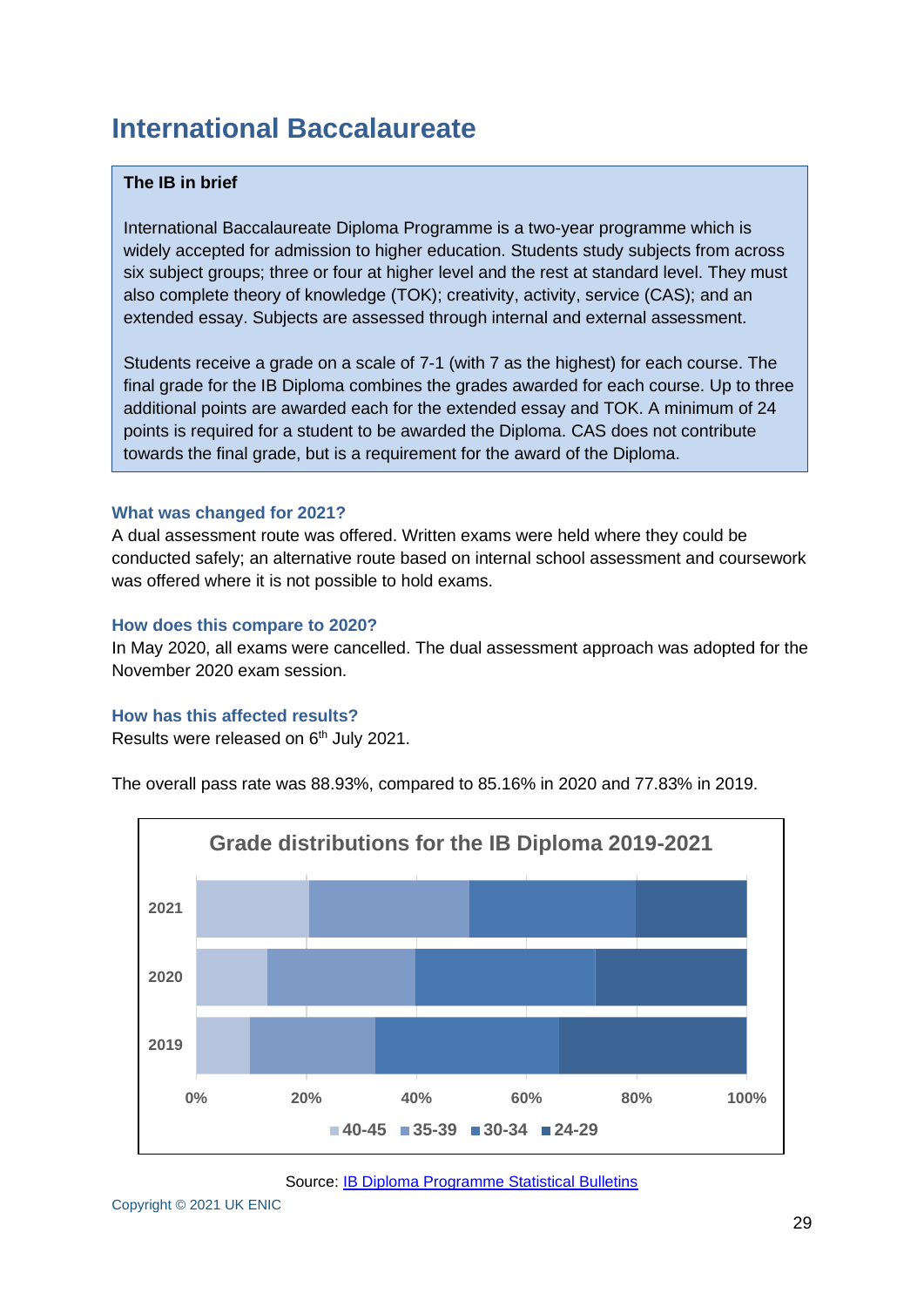The proportion of students awarded top grades was higher than previous years. The percentage of students awarded 40 points or higher increased to 20.53%, compared to 12.92% in 2020 and 9.77% in 2019.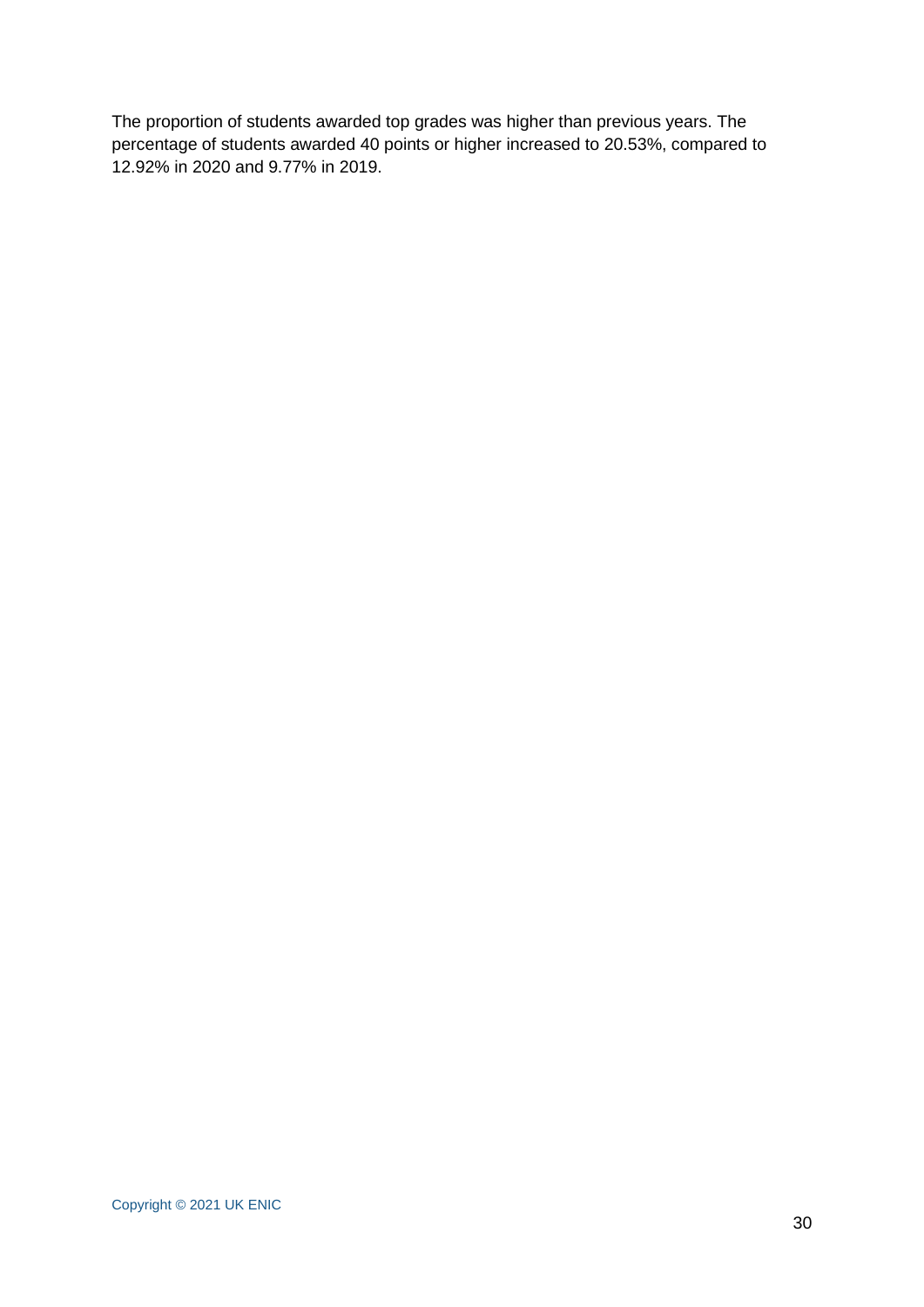# <span id="page-30-0"></span>4. Looking ahead

It is likely that in 2022 it will be possible for exams to be held in the vast majority of countries. However, there are still challenges and many different factors for governments and awarding bodies to consider when determining how to assess students next year and beyond.

### **Taking account of learning loss**

The 2022 cohort have experienced considerable disruption to their studies over two academic years, and it is possible that in some cases this will continue into their final year. To mitigate for this, it is likely that assessment will be adapted for some qualifications for another year, for example, through reductions to the syllabus or changes to the format of some exams. A key consideration for exam boards will be ensuring fairness to all candidates.

The Hong Kong Examinations and Assessment Authority (HKEAA) has announced that assessment for the Hong Kong Diploma of Secondary Education (HKDSE) will be streamlined in 2022<sup>4</sup>, as face-to-face classes have been suspended for an extended period of time. Written exams for a number of subjects will have their duration reduced and / or include a number of optional questions in place of compulsory questions. Some schoolbased assessment components and practical exams have also been cancelled or streamlined.

The Scottish Government and the Scottish Qualifications Authority (SQA) have confirmed that exams will be held in 2022 if it is safe to do so, but that course content has been reduced.

### **Grading and grade distributions**

In countries where exams have been cancelled or increased weighting has been given to teacher assessment, such as France, India, Italy and the UK, the distribution of grades awarded has been quite different to prior to the pandemic. Pass rates have increased, and higher grades have been awarded. This has affected higher education admissions in a number of countries, where higher numbers of students have been eligible for entry onto degree courses, leading to extra places being created. Returning to the previous assessment and grading practices is likely to lead to lower pass rates and lower grades overall compared to 2020 and 2021. A key consideration for government and exam boards will be ensuring both fairness across different cohorts of students and ongoing validity of results.

Copyright © 2021 UK ENIC <sup>4</sup> [https://www.hkeaa.edu.hk/DocLibrary/Media/PR/PR\\_2022DSE\\_public\\_exam\\_streamlining\\_eng.pdf](https://www.hkeaa.edu.hk/DocLibrary/Media/PR/PR_2022DSE_public_exam_streamlining_eng.pdf)